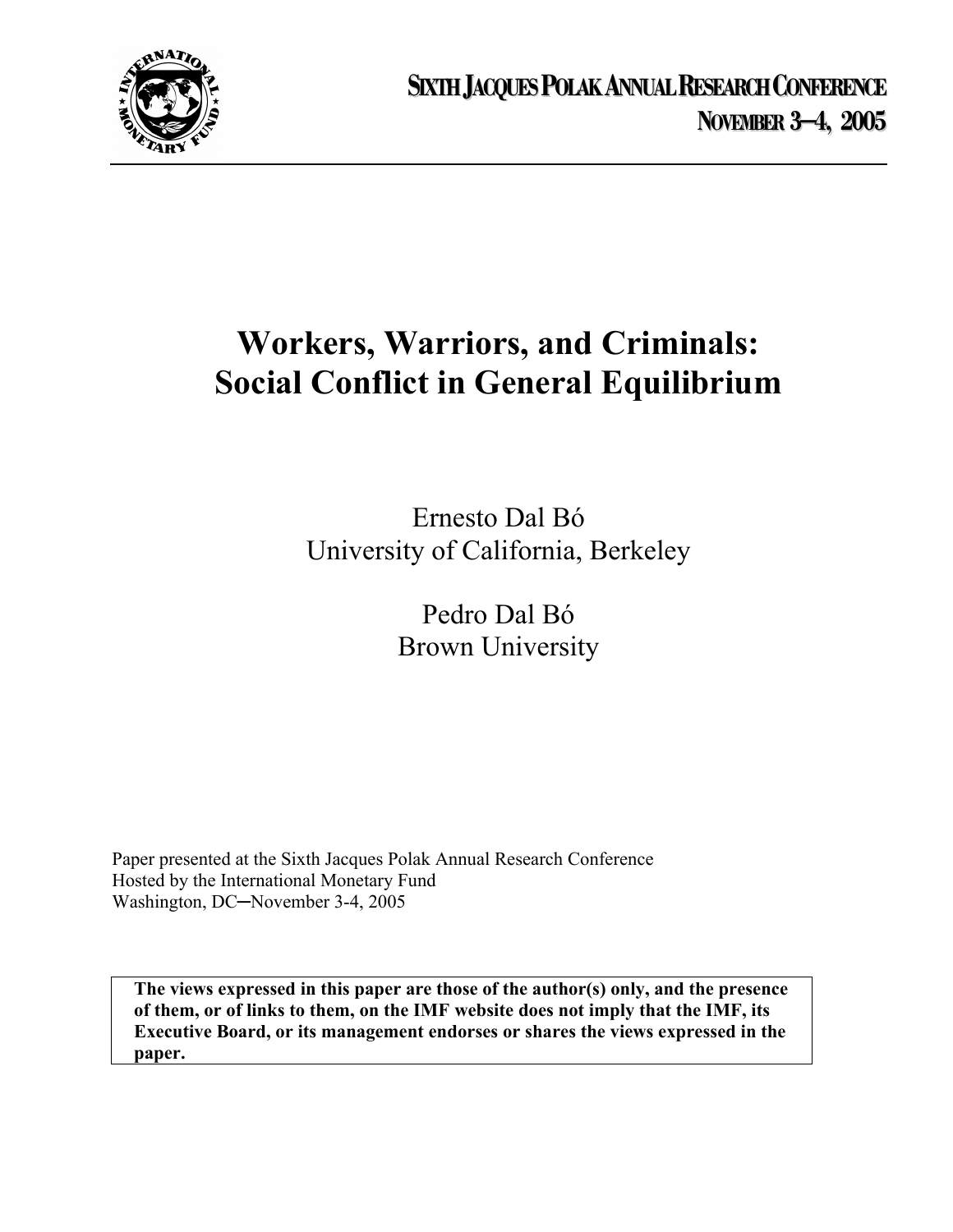# Workers, Warriors, and Criminals: Social Conflict in General Equilibrium

Ernesto Dal Bó U.C. Berkeley

Pedro Dal Bó<sup>∗</sup> Brown University

October 6, 2005

### Abstract

We analyze how economic shocks and policies affect the intensity of social conflict. We view conflict phenomena such as crime and civil war as involving resource appropriation activities. We show that not all shocks that could make society richer reduce conflict. Positive shocks to labor intensive industries diminish social conflict, while positive shocks to capital intensive industries increase it. The key requirement is that appropriation activities be more labor intensive than the economy. Our theory can explain the positive association between crime and inequality, and the curse of natural resources; it also offers guidance on how to integrate international trade policy with peace-keeping efforts. Including appropriation activities into a canonic general equilibrium model introduces a social constraint to policy analysis. This helps explain why reforms that appear efficiency-enhancing may be delayed and become unpopular when implemented, and why societies may sympathise with populist policies, apparently inefficient redistribution and "national development strategies."

JEL Classification: D72, D74, D78, F13, H23, K42, O1.

Keywords: conflict, civil war, crime, social constraint, populism, trade policy, inefficient redistribution.

<sup>∗</sup>First version of this paper: May 2004. We thank Anna Aizer, Costas Azariadis, Rafael Di Tella, Oded Galor, Herschel Grossman, Juan Carlos Hallak, Ben Hermalin, Daniel Heymann, Edward Miguel, Howard Rosenthal, and participants in various conferences and seminars.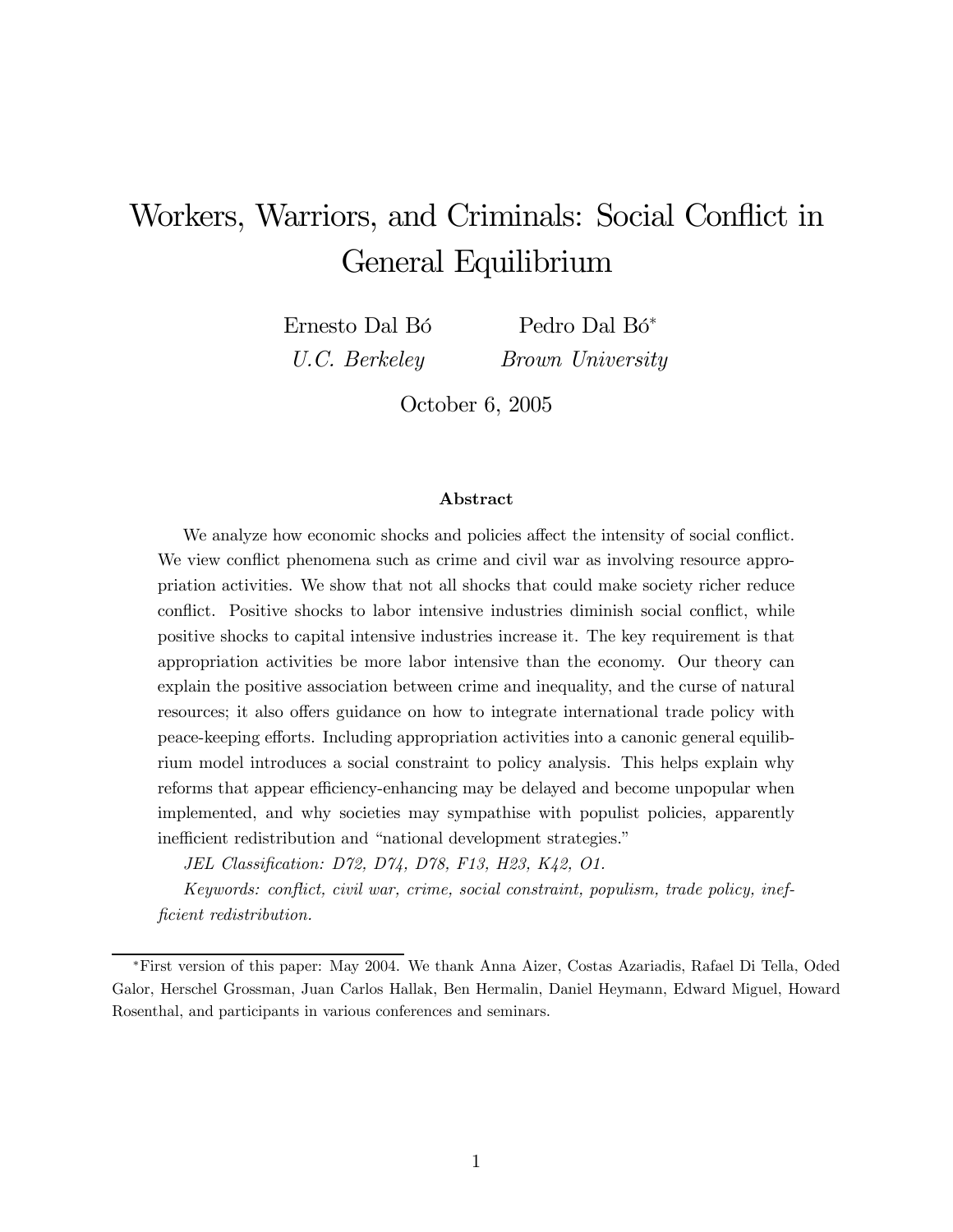# 1 Introduction

One enduring aspect of social life is the conflict over the distribution of resources. The division of wealth among individuals is not solely determined by a price system operating on the basis of well defined, and perfectly enforced, property rights.<sup>1</sup> In reality, expropriatory efforts play an important role, and take various forms ranging from criminal activities to guerrilla groups that while motivated by ideology or ethnicity may also be fueled by the group's ability to appropriate resources.

Economics has historically analyzed phenomena like crime and revolts or civil wars separately.2 But all these phenomena are symptoms of social conflict in the sense that they express individual and group pressures for the appropriation of resources. This paper incorporates social conflict seen as an appropriation-based phenomenon into two classic general equilibrium models for a small open economy (the Heckscher-Ohlin and the Ricardo-Viner setups). This allows us to study how economy-wide forces affect the extent of social conflict in the context of well known environments, as well as how economic policy prescriptions may be affected by the existence of conflict.

Both theoretical models and empirical evidence suggest that, all else equal, a lower opportunity cost in terms of wages in the labor market should increase the chance that an individual engages in activities such as rebellion or crime.3 Yet real life shocks affecting the opportunity costs of conflict (e.g., wages) also tend to affect the returns to conflict and viceversa. Our theory provides an integrated view of how the costs and benefits to conflict activities move in response to economic shocks and policies. Thus, we can make predictions

<sup>&</sup>lt;sup>1</sup>Even in highly developed countries property rights are not perfectly enforced. In the US for example, the total value of appropriated wealth in a year is beyond 5% of GDP and the total burden of crime is beyond 15% of GDP (Anderson 1999). In less develped countries social conflict can be more costly. During the typical year of a civil war, "the total income loss cumulates to around 60 percent of a year's GDP." (Collier et al. 2003).

<sup>&</sup>lt;sup>2</sup>Classic references in the literature on crime are Becker  $(1968)$  and Ehrlich  $(1973)$ . General equilibrium models of crime include Ehrlich (1981), Burdett et al. (2003) and Imrohoroglu et al. (2000 and 2004). Various references to work on revolts are given below. Whether the fight for resources takes the form of atomistic criminals or large, politically organized factions will depend on many factors shaping what we could call the industrial organization of social conflict. In this paper we choose to abstract from all issues regarding the number and size of competing groups, as well as from strategic interactions, to focus on what we deem to be more basic aspects, such as the determinants of the relevant costs and benefits to the expropriatory efforts.

<sup>3</sup>There is evidence that a higher income per capita is associated with a lower likelihood of civil conflict (Collier and Hoeffler 1998, Elbadawi and Sambanis 2002, Fearon and Laitin 2003, Miguel, Satyanath and Sergenti 2004). MacCulloch (2001) finds that higher household income diminishes the propensity to express support for a revolt. Empirical studies on the relationship between wages and crime suggest that higher wages deter participation in criminal activities (see Grogger 1998, and Gould, Weinberg and Mustard 2002).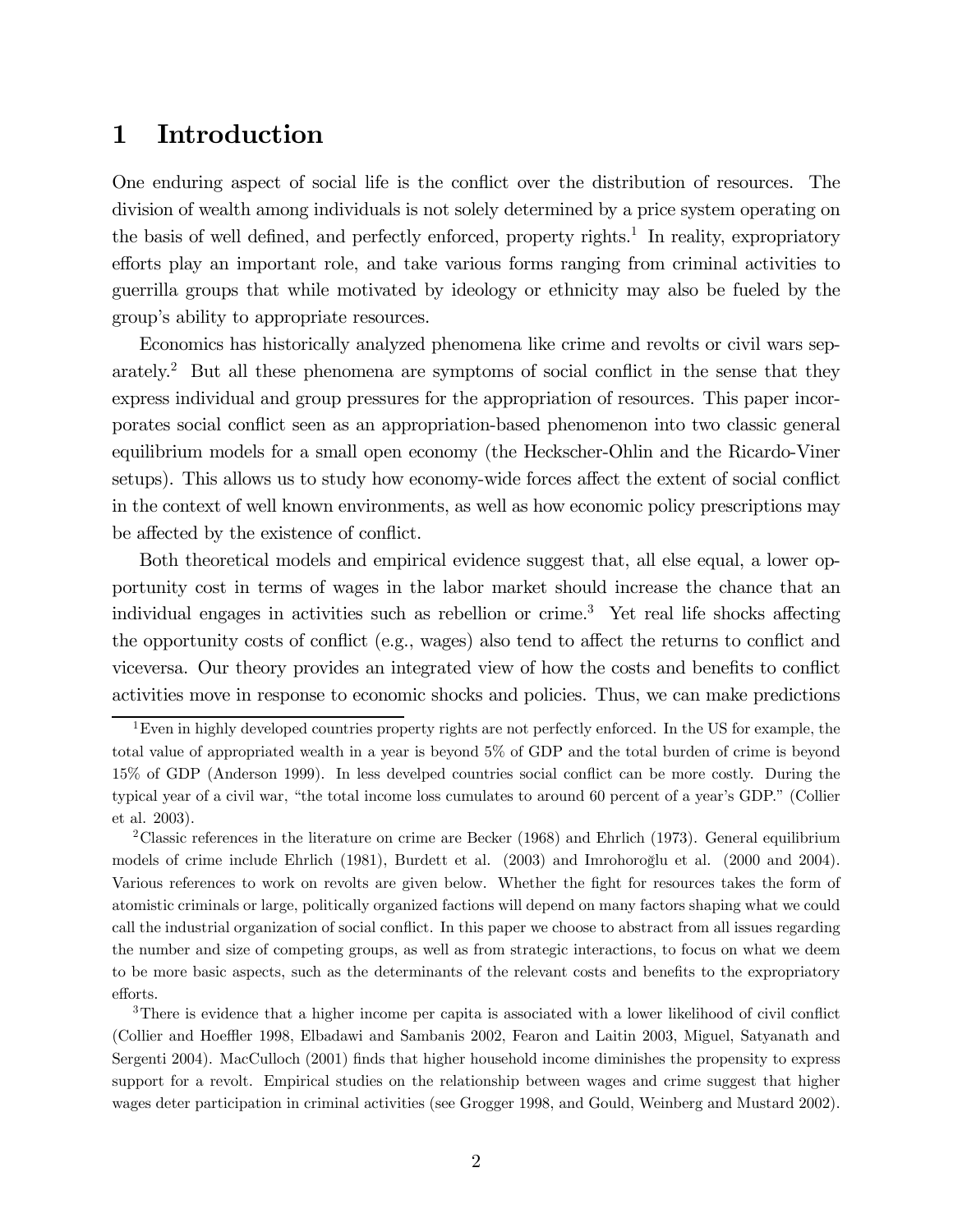on how such shocks will affect social conflict and account for stylized facts of civil wars and crime. The model also helps explain the extensive use of apparently inefficient redistributive policies. In particular, this theory can explain how policy reforms that according to conventional wisdom should work well, may in fact be resisted and, when implemented, backfire.

Our general equilibrium model of a small open economy comprises two productive sectors and a third sector we call "appropriation." This last sector expropriates a fraction of what is produced in the two productive industries. Assuming that appropriation is labor intensive relative to the whole economy, we show that an exogenous increase in the price of the capital intensive good will cause the appropriation sector to expand. The reason is that an increase in the price of the capital intensive good will expand the capital intensive industry, and contract the labor intensive one which abundantly releases labor relative to capital. This lowers wages, resulting in a lower cost of the appropriation activity relative to the amount of appropriable resources. Technological progress, which makes society richer, has similar effects: neutral technical progress in the labor intensive sector will decrease conflict but progress in the capital intensive sector will increase it. We also show that the social backlash of appropriation activities can be so strong that shocks that would make a conflict-free economy richer will leave everybody worse off.

Using the Ricardo-Viner model where capital is industry-specific we can analyze situations where a natural resource is seen as an industry-specific capital for, say, an extractive industry. We show that increases in the endowment of such natural resource increases conflict, providing an explanation for the curse of natural resources, whereby a larger availability of a valuable resource increases conflict and may leave the entire economy worse off.

The theory explains empirical patterns in crime and civil wars such as, for example, the positive association between crime and inequality.4 Our model can explain why reforms that increase income per capita may be associated with increasing crime and inequality, as were the sweeping market-friendly reforms introduced in Argentina in the  $1990s<sup>5</sup>$  Capital and labor in our model can be interpreted to represent differently skilled labor forces. Any favorable shock to the skilled labor intensive sector will increase the wage gap across skill

<sup>4</sup>Fajnzylber, Lederman and Loayza (2002) document this connection across countries. There is also evidence that income inequality increases individual propensity to express support for a revolution (see MacCulloch 2001).

<sup>&</sup>lt;sup>5</sup>In the years following 1991 significant increases in income per capita, inequality, and crime took place in Argentina. GDP per capita increased by 40% between 1991 and 1998. The Gini coefficient went from 44.7 to 49.5 between 1992 and 1998 (this is a large change, equivalent to roughly one standard deviation in the distribution of coefficients for Latin America—see De Ferranti et al. 2003). The wage gap across skill levels also went up during the nineties (see Galiani and Sanguinetti 2003). Between 1991 and 1998, together with increasing GDP per capita and inequality, crimes against property increased by roughly 71%.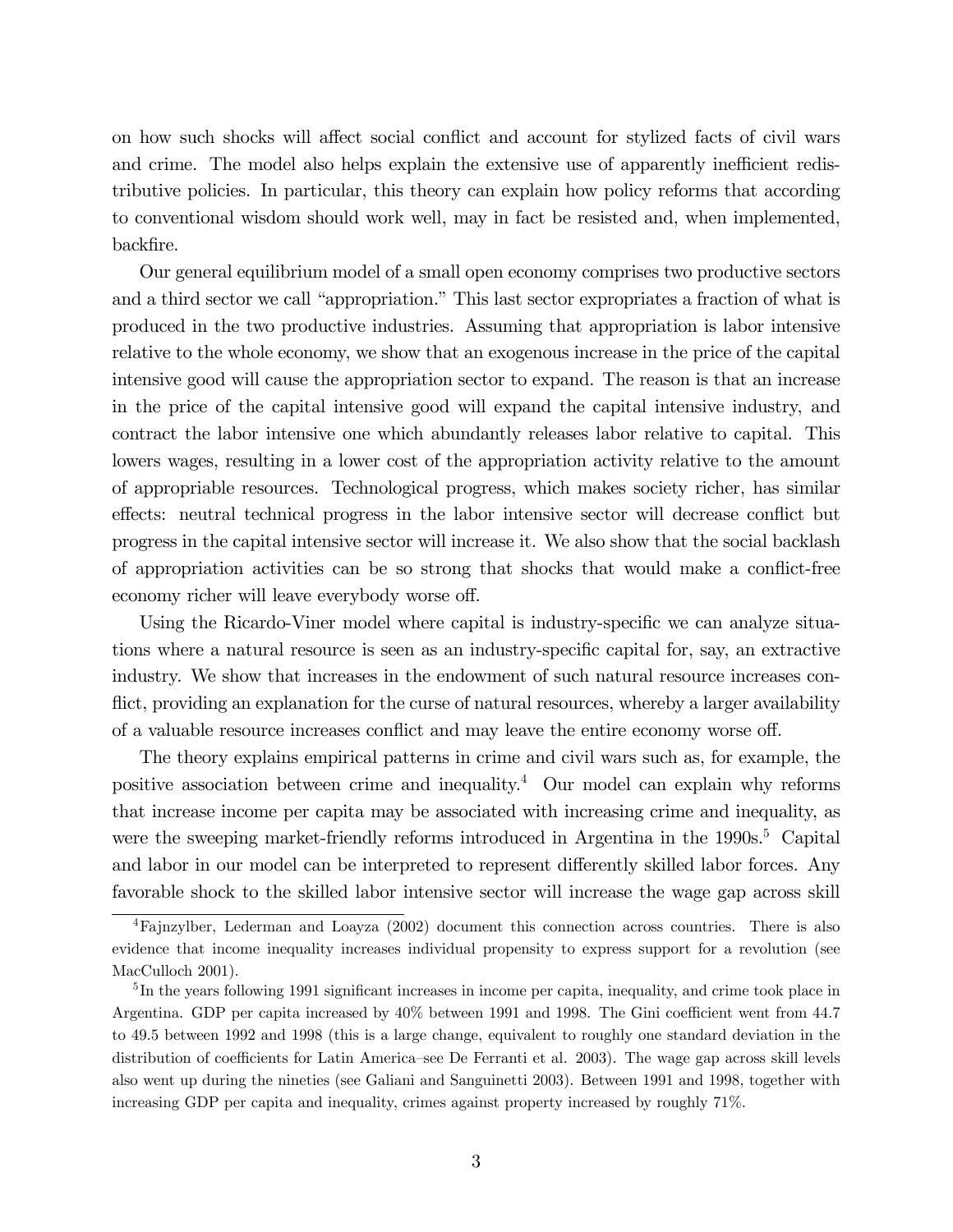levels and will increase conflict wherever appropriation is relatively intensive in unskilled labor.

Our theory can also explain the paradoxical fact that conflict can be triggered both by income-diminishing circumstances, such as droughts, and income-augmenting ones, such as a higher availability of natural resources.<sup>6</sup> The explanation is that the effect of a shock depends not just on whether it raises income, but also on how it affects the relative scarcity of labor. This in turn depends on the relative use of factors in the sector initially affected by the shock.

Regarding the analysis of policies when there is conflict, we find that policies that protect labor decrease conflict. Subsidies to productive labor, departures from free trade such as the protection of labor intensive industries and subsidies to technical progress in labor intensive industries reduce conflict. This reduction can be so important so as to make both workers and capitalists better off. Thus, some forms of populism can be accounted for as rational responses to environments with social conflict.<sup>7</sup> These results may help rationalize the political support often enjoyed by policies that protect labor intensive industries and resonate with proposals by development theorists aligned with the Latin American structuralism (see for example Prebisch 1959, on how national development strategies could use selective interventions). Note that our model does not justify every possible state intervention. It rather isolates a benefit some interventions may have: they buy social peace. This suggests that different stances on state intervention across countries may reflect different approaches to maintaining social order.8

The fact that a "social constraint" could be relevant to policy analysis provides a novel angle on the political economy of reform. First, politicians may delay reforms because they fear the social backlash, and they only adopt them when the pressure from the media, the markets, and the international community becomes too strong.<sup>9</sup> Second, the identification of a social constraint informs the ongoing discussion about the performance of market-friendly reforms in emerging countries. Even when deregulation, privatization, and trade opening have the potential to promote various gains, their bringing along social costs could undermine their overall effect. This may in turn erode support both for the reforms and the reformers.<sup>10</sup>

 $6$ For evidence on the former see the references in footnote 3, and on the latter see Collier and Hoeffler (1998) and Ross (2003).

<sup>7</sup>See Coate and Morris (1995) and Dixit and Londregan (1995) for different explanations of inefficient redistribution mechanisms.

<sup>&</sup>lt;sup>8</sup>The degree of state intervention varies widely across countries both in terms of the regulation of business (see Shleifer 2004 and references therein) and welfare institutions (see Lindert 2004). See also Di Tella and MacCulloch (2003) for a study of popular preferences on state intervention.

<sup>9</sup>For an account of such pressure in connection with reforms in Latin America, see Corrales (2002) and for explanations of delayed reforms, see Alesina and Drazen (1991), and Fernandez and Rodrik (1991).

<sup>&</sup>lt;sup>10</sup>See Lora and Olivera (2004) for evidence compatible with the idea that market-friendly reforms have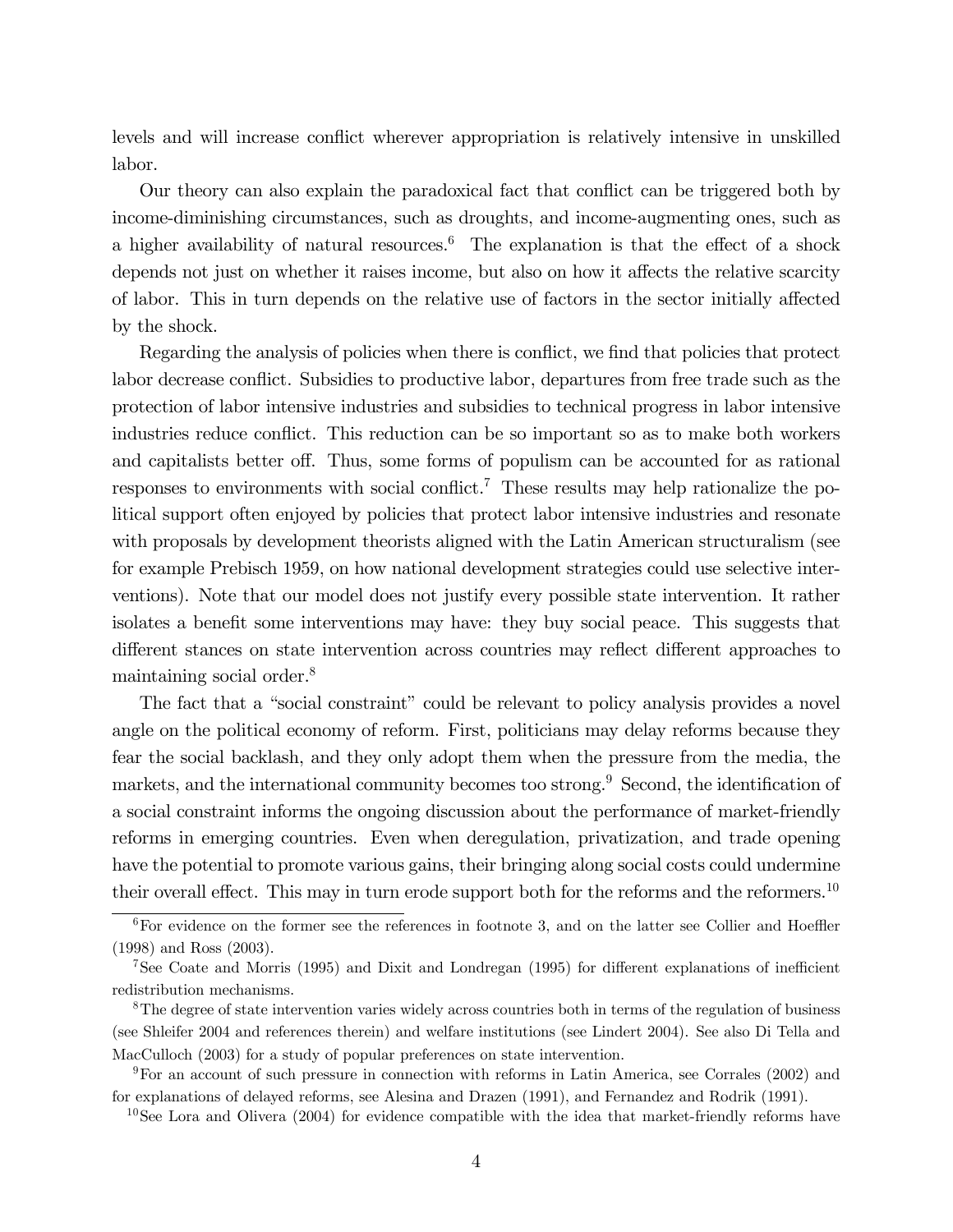The policy applications of the model are germane to the international efforts to stop violent conflict in the third world. Peace efforts may need to be coordinated with international trade agreements. Otherwise, the trade policies chosen by industrial powers may undermine their peace efforts abroad. To the best of our knowledge, our model provides the first framework with which to analyze the integration of policies toward peace and international trade.

Our approach abstracts from several factors that may affect conflict. Examples are income effects, unemployment, capital accumulation<sup>11</sup>, and additional connections between natural resources and conflict.12 Another example is the possibility of cooperation in repeated game settings where coercion is possible—see Garfinkel (1990), Powell (1993), and Acemoglu and Robinson (2001).<sup>13</sup> Skaperdas and Syropoulos (1996) study the incentives of countries to arm themselves and dispute a resource in the face of posterior opportunities for exchange. In a recent paper, Garfinkel, Skaperdas and Syropoulos (2004) analyze the effects of trade opening when factions can arm themselves to dispute a resource stock. The key element in the last two papers is the price of a contested stock relative to that of a produced good. In our theory goods' relative prices matter directly (through their impact on the value of disputable wealth), but also indirectly through their impact on the relative value of different production factors.

Our model can be applied to the phenomenon of rent-seeking. In particular, our appropriation sector could be thought to capture rent-seeking efforts under exogenous tariffs (see also Krueger 1974, and Bhagwati and Srinivasan  $1980$ ).<sup>14</sup> Besides differences in focus and modeling choices, our theory differs significantly from other rent-seeking accounts. Our model produces comparative statics that are driven by the relative use of factors across industries.

The plan for the paper is as follows. Section 2 presents the model. Section 3 characterizes

grown unpopular in Latin America, causing electoral costs to reformers.

 $11$ For conflict in growth models see Benhabib and Rustichini (1996) and González (2005). See Tornell and Velasco (1992) for a model of growth in an economy with weak institutions and international capital mobility.

<sup>12</sup>Extractive activities, for example, tend to be associated with monopolic rents. These in turn are associated with higher corruption, and the latter can be expected to damage the quality of institutions and economic performance. The end result may well be higher conflict. For the connection between rents and corruption see Ades and Di Tella (1999), and for the role of institutions see Acemoglu, Johnson and Robinson (2001). See also Tornell and Velasco (1992), Tornell and Lane (1996), and Torvik (2002) on resource abundance and rent seeking. Ross (2003) lists various connections between natural resources and conflict.

<sup>13</sup>See Grossman (1991), Skaperdas (1992), Hirshleifer (1995), Grossman and Kim (1995) and Esteban and Ray (1999) for other models where parties can attack each other.

<sup>&</sup>lt;sup>14</sup>On the more removed case of endogenous tariffs, see Findlay and Wellisz (1982), and Magee, Brock and Young (1989).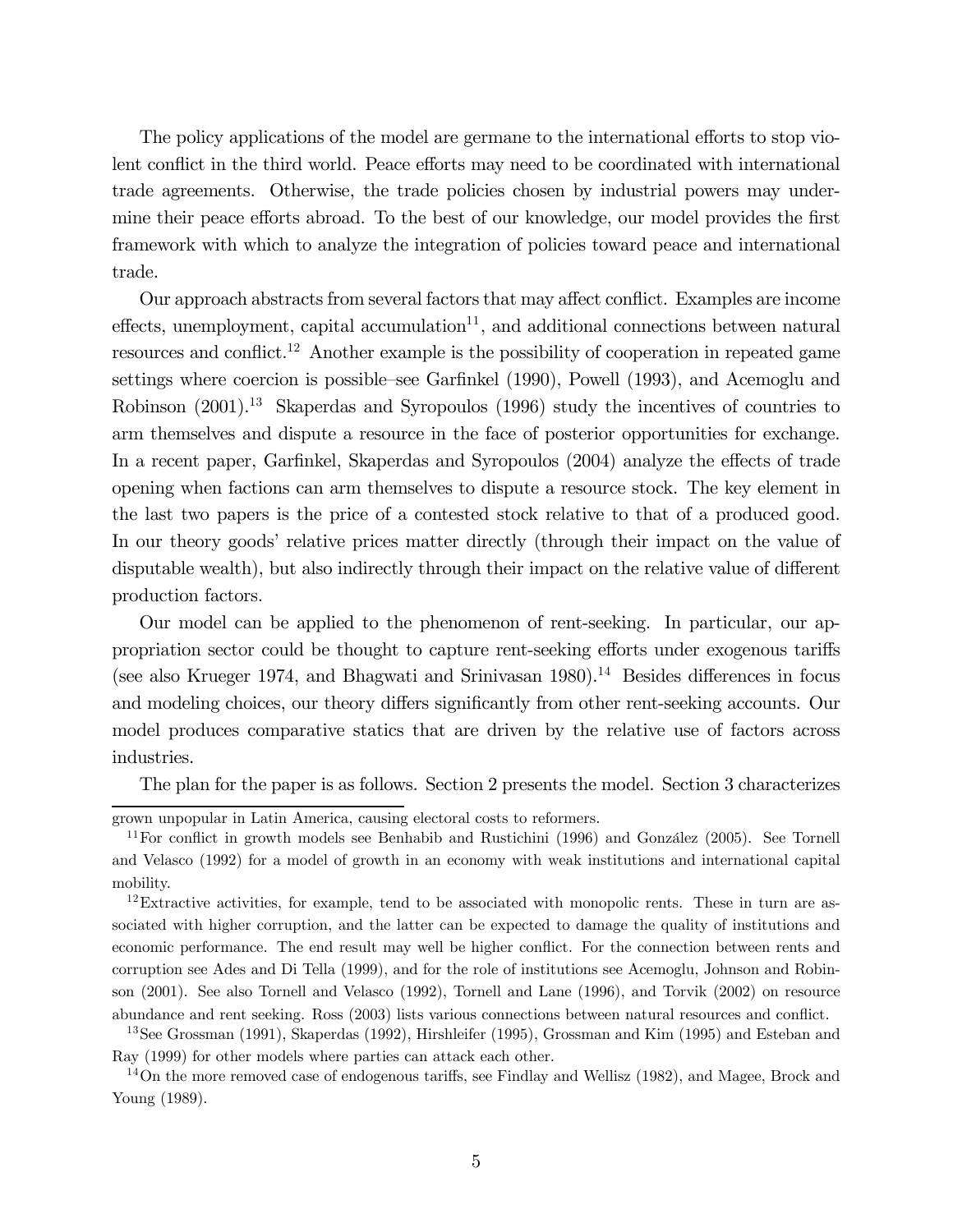the equilibrium after proving its existence. Then a comparison is made with the equilibrium in a conflict-free society. Section 4 studies how economic shocks affect the extent of social conflict. Section 5 discusses policy-making under the social constraint imposed by appropriation activities. Section 6 extends the basic model to the case of industry-specific factors. Section 7 concludes.

### 2 The model

Consider an economy comprising two productive sectors along the lines of the canonical 2x2 international economics model.<sup>15</sup> The productive sectors involve many firms which maximize profits and use technologies characterized by constant returns to scale. The two productive sectors or industries are labeled 1 and 2, and they use two inputs which we call capital and labor, respectively labeled  $K$  and  $L$ . Factors can move freely across industries. All firms in each industry share the same production function with the property that industry 1 is more capital intensive than industry 2. We denote with  $r$  and  $w$  the respective rental prices of capital and labor. The given primitives of the model are: the factor endowments, available in fixed amounts  $\overline{K}$  and  $\overline{L}$ ; the technologies; and the prices of output, which are internationally determined and are labeled  $p_1$  for industry 1, and  $p_2 = 1$  for industry 2. (Good 2 is the numeraire.)

In addition to the productive sectors, there exists an appropriation sector. This sector only uses labor  $(L_A)$  and produces a redistribution of output from the productive industries towards the appropriation sector.<sup>16</sup> The technology of appropriation is summarized by the continuous and concave function  $A(L_A)$ , with  $A(0) \geq 0$  and  $A(\overline{L}) \leq 1$ . The function  $A(L_A)$ specifies the fraction of the total production value that is appropriated when  $L_A$  units of labor are devoted to expropriatory activities. The concavity assumption reflects congestion effects in appropriation. Given production levels  $q_1$  and  $q_2$  in the two industries, and  $L_A$ units of labor devoted to appropriation, the amount appropriated is  $A(L_A)$  [ $p_1q_1 + q_2$ ]. Given that under constant returns to scale payments to factors exhaust the value of production, the appropriated amount can be written as  $A(L_A) \left[ r \overline{K} + w(\overline{L} - L_A) \right]$ . For simplicity of exposition we assume that appropriators target factor owners and steal a fraction of their returns. But, as we discuss later, the equilibrium conditions and the results do not change if we assume instead that a fraction of their endowments is stolen or that appropriators

<sup>15</sup>See Stolper and Samuelson (1941) and Jones (1965).

<sup>&</sup>lt;sup>16</sup>The extreme assumption that the appropriation sector uses no capital is made for simplicity only. The necessary and sufficient condition for our results to emerge is that the appropriation sector be more labor intensive than the overall economy. This allows for appropriation being less labor intensive than the labor intensive industry. See the appendix for a demonstration.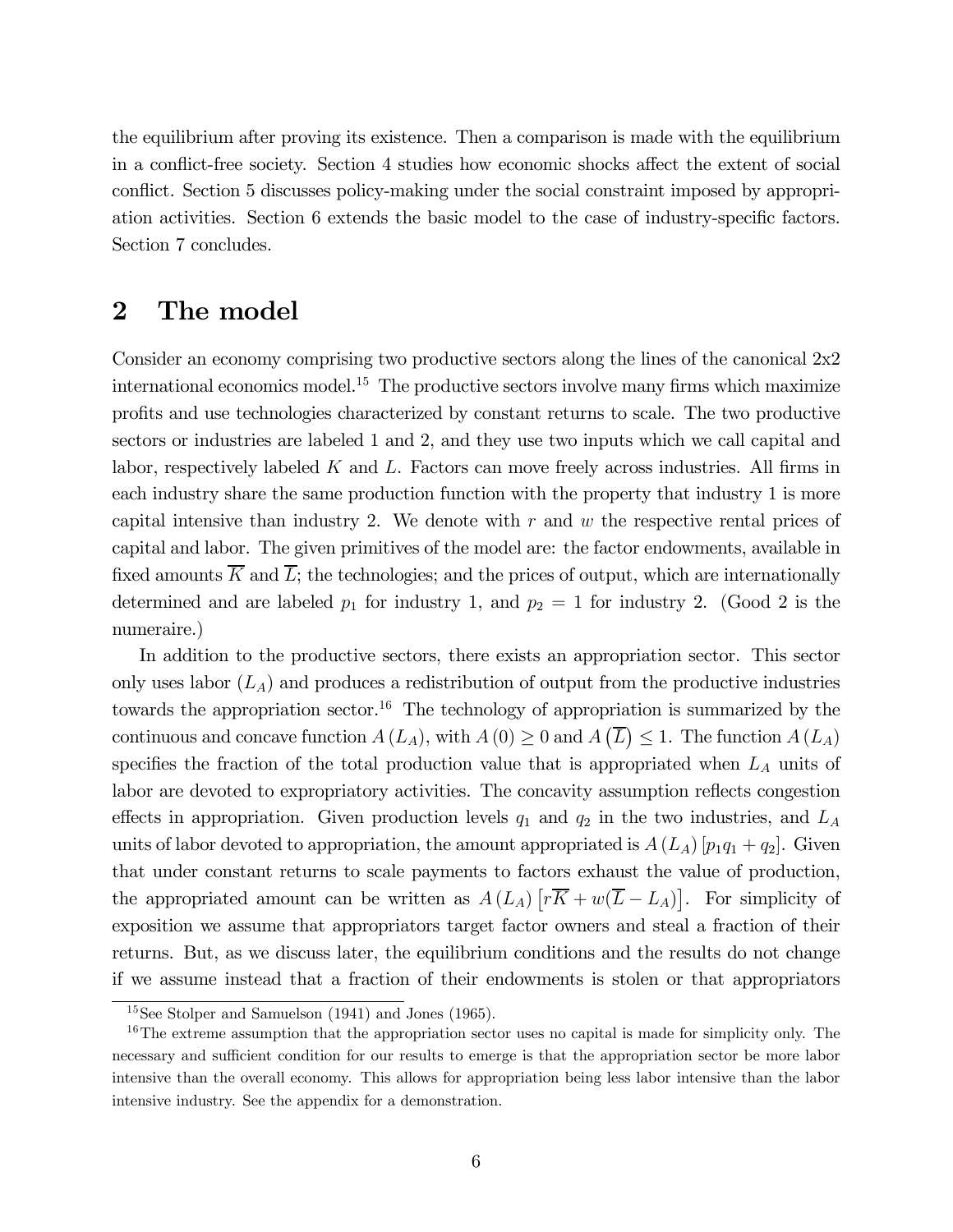target the output or revenues of firms. In any case,  $r$  and  $w$  represent the gross (before appropriation) rental prices of capital and labor in the productive sectors.

Workers decide whether to enter the productive sectors or the appropriation sector. A worker in the latter earns  $\frac{A(L_A)}{L_A} \left[ r \overline{K} + w(\overline{L} - L_A) \right]$ . We assume that each worker is infinitesimally small and that there is free entry into the appropriation sector. Therefore, the amount of labor in this sector is determined by the equality of the return to appropriation and the opportunity cost to appropriation (the net wage in a productive industry).<sup>17</sup>

An important clarification is due: our model abstracts from all loses that expropriatory activities may cause by way of destruction of life and property. Incorporating those is straightforward and would not affect our results.

# 3 The equilibrium

In this section we characterize conditions for existence of an equilibrium with appropriation in our economy. We then describe this equilibrium and compare it to that in an economy where social conflict is absent.

For most of the analysis it is useful to define the minimum unit-cost requirements of inputs in each industry:  $a_{ij}$  is the amount of input j used to produce one unit of output i at minimum cost (given  $r$  and  $w$ ).

As is standard, we focus on equilibria without productive specialization (i.e. both  $q_1$  and  $q_2$  are positive). Given the technology, output prices  $(p_1)$  and factor endowments ( $\overline{K}$  and  $\overline{L}$ ), the equilibrium of the model determines the rental price of factors (*r* and *w*), the output production levels  $(q_1 \text{ and } q_2)$ , and the utilization of factors in each sector  $(K_1, K_2, L_1, L_2)$ and  $L_A$ ).

Three sets of conditions must be satisfied in a competitive equilibrium. First, firms in the productive industries must earn zero profits:

$$
ra_{1K} + wa_{1L} = p_1 \tag{1}
$$

$$
ra_{2K} + wa_{2L} = 1.
$$
 (2)

Second, the market for factors must clear:

$$
q_1 a_{1K} + q_2 a_{2K} = \overline{K} \tag{3}
$$

$$
q_1 a_{1L} + q_2 a_{2L} = \overline{L} - L_A. \tag{4}
$$

 $17$  For a derivation of this equilibrium condition for the similar problem of exploitation of a common resource see Dasgupta and Heal (1979).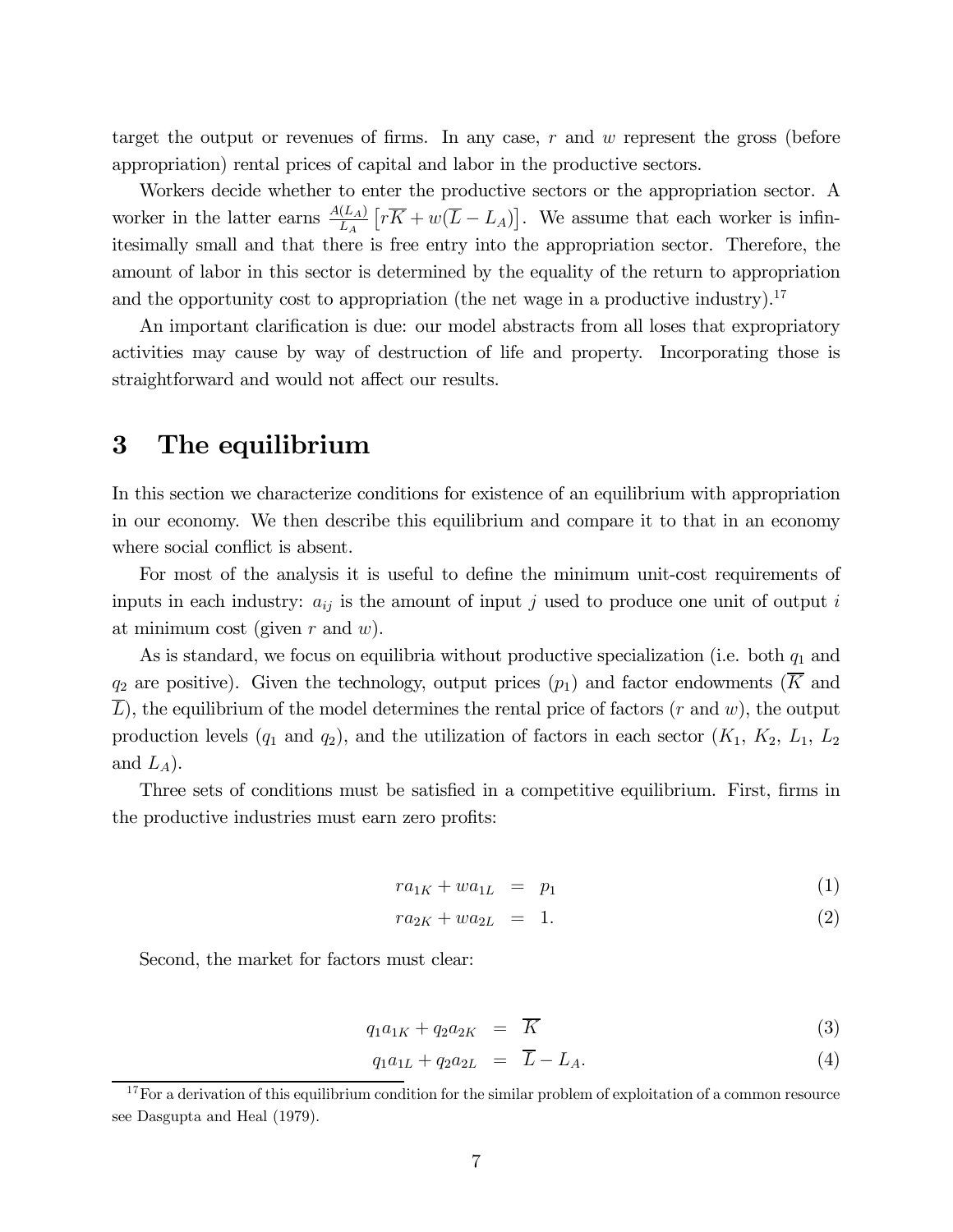Third, a no arbitrage condition must hold, in the sense that labor must obtain similar returns when engaging in appropriation as when it is employed by the productive industries:

$$
\frac{A(L_A)}{L_A} \left[ r\overline{K} + w(\overline{L} - L_A) \right] = [1 - A(L_A)]w.
$$
\n(5)

This last condition merely says that the individual payoff from appropriation in the left hand side of equation (5), the value of appropriated goods per unit of labor deployed to expropriation, must equal the returns from work net of appropriation losses in the right hand side. This expression is straightforward in the case that appropriation targets factor owners, but also applies to any of the other interpretations given before.18 This formulation captures a competitive situation where workers can individually deploy their efforts in the appropriation sector. Similar results are obtained in the case where appropriation is not characterized by competition but rather by monopoly.19

### 3.1 Existence

**Proposition 1** If there exists an equilibrium without specialization for the economy without appropriation,  $A(\overline{L})$  is sufficiently small and  $A'(0)$  is sufficiently large, then in the economy with appropriation there is an equilibrium with positive levels of conflict.

**Proof.** Note that  $L_A$  does not appear in equations (1) and (2). Thus, the existence of an appropriation sector does not affect the gross rental price of factors unless it results in specialization. The condition for no specialization in an economy without appropriation is  $\frac{a_{2K}}{a_{2L}} < \frac{\overline{K}}{\overline{L}} < \frac{a_{1K}}{a_{1L}}$ , while that in the economy with appropriation is  $\frac{a_{2K}}{a_{2L}} < \frac{\overline{K}}{\overline{L}-L_A} < \frac{a_{1K}}{a_{1L}}$ . In other words, the amount of  $L_A$  that solves equation (5) should be small enough (say  $L_A$  is below some level we label  $\hat{L}$ ). Simplifying equation (5) we have that  $A(L_A) = \frac{w}{r\overline{K}+w\overline{L}}L_A$ . If  $A(0) = 0$  and  $A'(0) > \frac{w}{r\overline{K}+w\overline{L}}$  there is an equilibrium with positive  $L_A$  determined by

 $\frac{18}{\text{In the case when it is the output of firms that is targeted, the value of production available for repaying}}$ factors will be affected by the same coefficient in both sectors. The reader might wonder whether the existence of appropriation should affect the first two equations in the system, which appear exactly as in the canonic model without appropriation. Firms would obtain net prices affected by a factor  $1 - A(.)$  in the right hand side, and we would get net equilibrium factor prices  $\hat{w}, \hat{r}$ . Now note that the unitary input requirement coefficients are homogeneous of degree zero in factor prices. Then, because the system (1)-(2) has a unique solution, we must have  $\hat{w} = (1 - A)w$  and  $\hat{r} = (1 - A)r$ . All factors  $1 - A$  disappear, and we are left with the same first pair of equations.

<sup>&</sup>lt;sup>19</sup>In this case we could think that the appropriation monopolist hires labor and must pay each unit the equivalent to the (net of appropriation) wage they can earn in the productive industries  $[1 - A(L_A)]w$ . The revenues for the monopolist are  $A(L_A)$   $[r\overline{K} + w(\overline{L} - L_A)],$  so he will choose  $L_A$  to maximize profits, yielding an analog to equation (5):  $A'(L_A) (r\overline{K} + w\overline{L}) = w$ . The resulting model yields identical comparative statics results to those we show in this paper.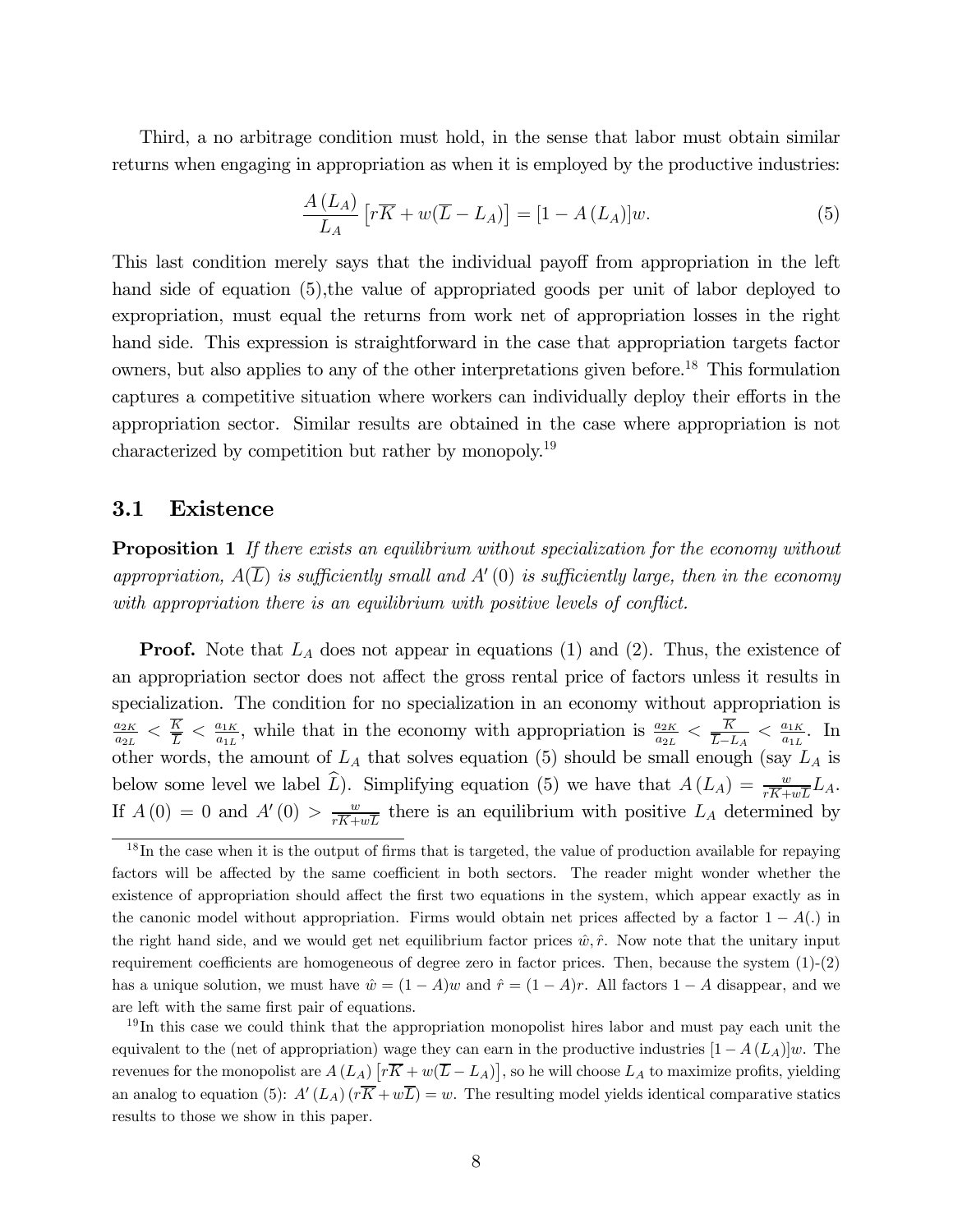the intersection of  $A(L_A)$  with  $\frac{w}{r\overline{K}+w\overline{L}}L_A$ . If  $A(0) > 0$  equilibrium is unique and  $L_A$  is positive. If  $A(\overline{L})$  is sufficiently small the interior solution satisfies  $L_A < \widehat{L}$ , given that  $A(L_A)$ is increasing, and the economy does not specialize.  $\blacksquare$ 

In the remainder of the paper we restrict attention to economies with an active appropriation sector.

### 3.2 Comparison of economies with and without conflict

The economies with and without an appropriation sector can be easily compared. In the case of no specialization that we focus on, the existence of an appropriation sector does not affect the absolute gross rental prices of factors. These are solely determined by the characteristics of productive technologies, and the amount of labor engaging in appropriation is residually determined in equations (3) to (5) so that the market for factors will clear and no one will gain by reallocating labor units across activities.

The presence of appropriation activities, however, does affect the rental prices net of appropriation that factor owners actually receive. In fact, the existence of an appropriation sector hurts all agents, including those who go into the appropriation sector.

**Proposition 2** The existence of the appropriation sector makes the owners of capital and labor worse off.

**Proof.** If there is no specialization, the rental price of factors are the values of r and  $w$ that solve equations (1) and (2). Then, total incomes to capital and labor without an appropriation sector are  $r\overline{K}$  and  $w\overline{L}$ , respectively. With appropriation without specialization, the gross rental prices of factors do not change but the net rental prices are respectively  $(1 - A(L_A))r$  and  $(1 - A(L_A))w$ . Therefore, total incomes to capital and labor with an appropriation sector are  $(1 - A(L_A)) r\overline{K}$  and  $(1 - A(L_A)) w\overline{L}$ , respectively. ■

The possibility that workers may become criminals or warriors poses a paradox, in that they will end up worse off than if they could commit not to leave productive activities. The reason is that workers in the appropriation sector impose a negative externality on the rest of the economy.20

In addition, appropriation affects the relative importance of the productive sectors in the economy.

<sup>&</sup>lt;sup>20</sup>Of course, with productive specialization, the existence of an appropriation sector would result in an increase in the wages paid by firms. If this increase is greater than the "appropriation tax", workers would be better-off with the existence of the appropriation sector.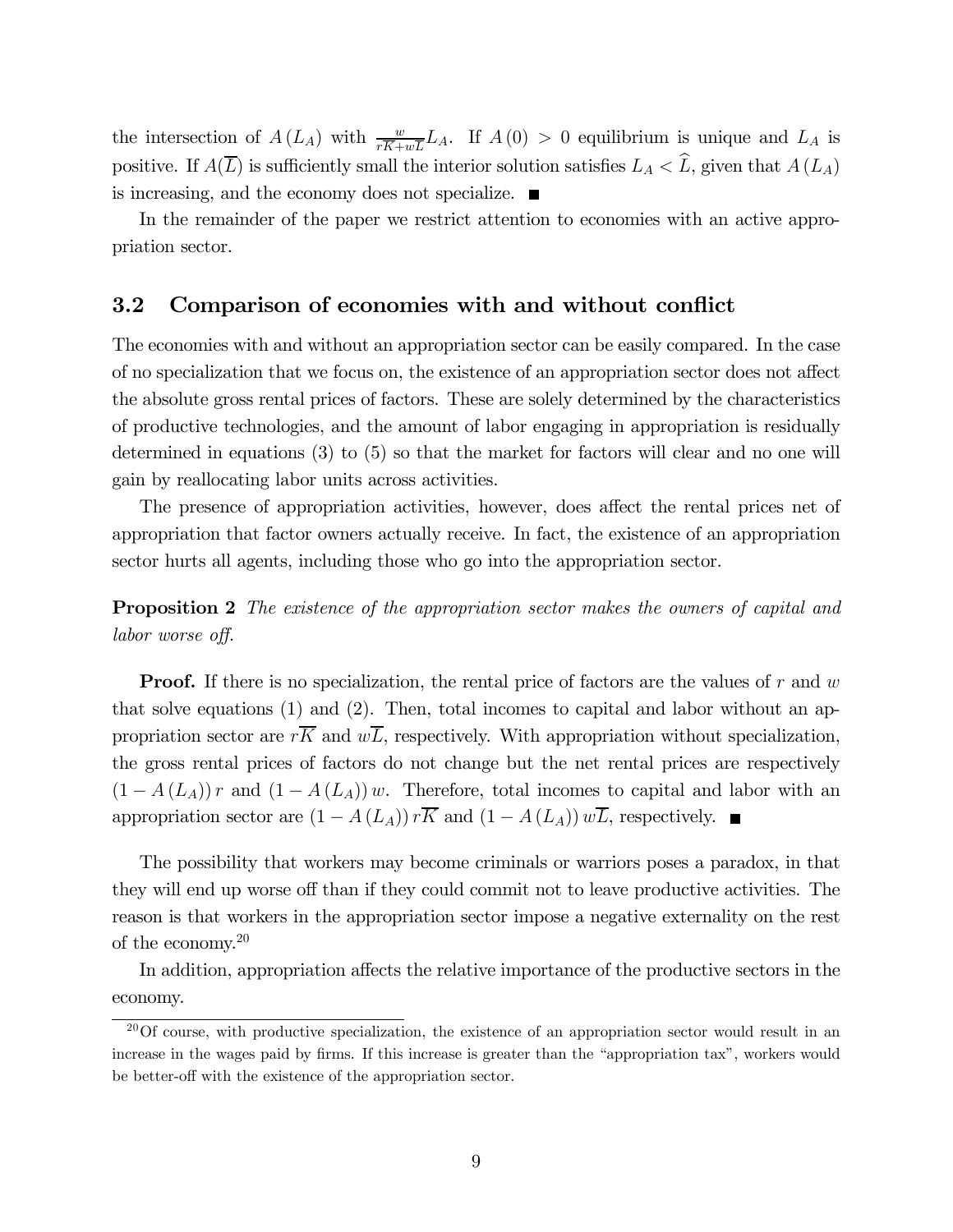**Proposition 3** The existence of the appropriation sector increases the production of the capital intensive good and reduces the production of the labor intensive good.

**Proof.** If there is no specialization, the rental price of factors are the values of r and w that solve equations (1) and (2). These determine the values of  $a_{1K}$ ,  $a_{2K}$ ,  $a_{1L}$  and  $a_{2L}$  in equations (3) and (4). Given the amount of factors available for production (K and  $L-L_A$ ) these equations determine the levels of production in the two productive industries. It can be easily shown that:

$$
q_1 = \frac{a_{2L}\overline{K} - a_{2K}(\overline{L} - L_A)}{a_{1K}a_{2L} - a_{1L}a_{2K}}
$$
  

$$
q_2 = \frac{a_{1K}(\overline{L} - L_A) - a_{1L}\overline{K}}{a_{1K}a_{2L} - a_{1L}a_{2K}},
$$

so increments in  $L_A$  must increase  $q_1$  and reduce  $q_2$  when  $\frac{a_{2K}}{a_{2L}} < \frac{a_{1K}}{a_{1L}}$ .

This proposition is an application of Rybczynski's (1955) theorem, and it tells us that the presence of conflict enlarges the capital intensive sector. This has implications for the empirical study of the connection between conflict and natural resources. In countries where extractive industries are relatively capital intensive, they could account for a larger share of economic activity as a consequence—and not a cause—of conflict. As will be shown below, our theory also predicts a causality effect going in the opposite direction: shocks that favor and enlarge extractive, capital intensive activities will increase conflict. This two-way causation poses a challenge to empirical work trying to estimate the impact of natural resource availability on conflict.

# 4 Shocks and the intensity of social conflict

We study now how changes in the parameters of the model affect the level of conflict. We first study changes in output prices.

### 4.1 Changes in the terms of trade

Changes in the price of commodities affect the rental price of factors. In an economy with an appropriation sector, this effect is the same as in an economy without an appropriation sector.

Lemma 1 (Stolper and Samuelson) An increase of the price of the capital intensive output results in an increase in the rental price of capital and a decrease in the rental price of labor  $\left(\frac{dr}{dp_1} > 0 \text{ and } \frac{dw}{dp_1} < 0\right).$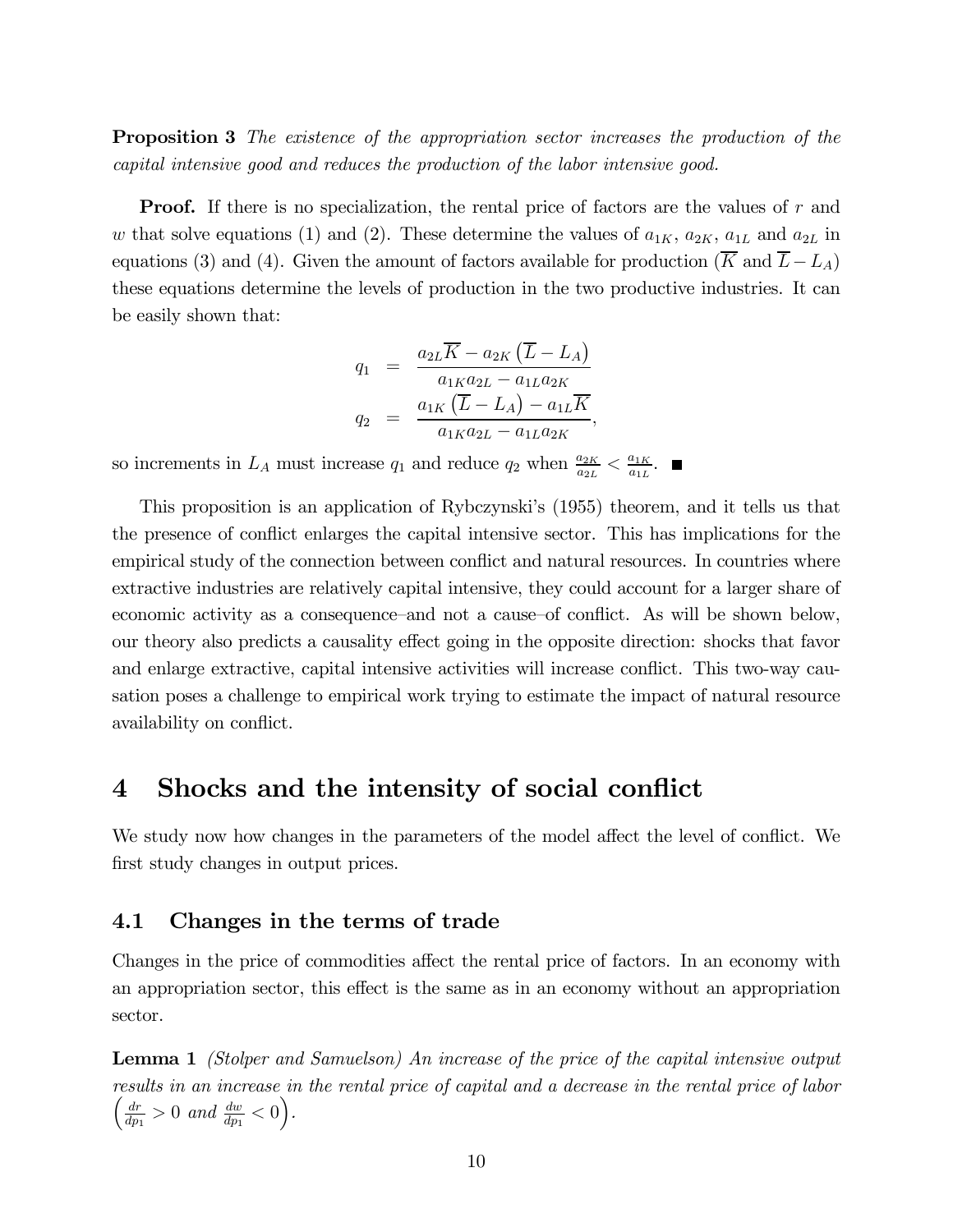**Proof.** Differentiating equations 1 and 2 and using the envelope theorem it is straightforward to show that:  $\frac{dr}{dp_1} = \frac{a_{2L}}{a_{1K}a_{2L}-a_{1L}a_{2K}} > 0$ ,  $\frac{dw}{dp_1} = \frac{-a_{2K}}{a_{1K}a_{2L}-a_{1L}a_{2K}} < 0$ .

This fundamental result of international economics is key to two of the central results of this paper, captured in propositions 4 and 5.

**Proposition 4** An increase in the price of the capital intensive output results in an increase in conflict  $\left(\frac{dL_A}{dp_1} \ge 0\right)$ .

**Proof.** The equilibrium condition for the appropriation sector can be written as  $A(L_A)$  =  $\frac{1}{w}\overline{K}+\overline{L}$ , The conditions for the implicit function theorem are satisfied, so we can write  $L_A$ as a function of  $p_1$ . Differentiating the previous equality with respect to  $p_1$  we obtain:  $\frac{dL_A}{dp_1}= \frac{KL_A}{(\frac{r}{w}\overline{K}+\overline{L})^2}$  $rac{d(\frac{r}{w})}{dp_1}$  $\frac{\frac{1}{w}K+L)^{2}u_{p_1}}{[A'-\frac{1}{w}\overline{K}+\overline{L}]}$ 

The denominator is negative from the concavity of  $A(L_A)$  and the equilibrium condition in the appropriation sector. Then,  $\frac{dL_A}{dp_1}$  has the sign of  $\frac{d(\frac{r}{w})}{dp_1}$ , which is positive by Lemma 1 (Stolper-Samuelson).

The intuition for this result is as follows. In our model the level of conflict responds to a balance between the opportunity cost of expropriatory activities and the value of potentially appropriable resources (as captured in the right and left hand sides of equation (5), respectively). An increase in the price of the capital intensive good expands the capital intensive sector while the labor intensive sector contracts. The latter sector releases more labor per unit of capital than the former sector can absorb at the initial factor prices. This availability of labor lowers wages and with them the opportunity cost of the appropriation activity compared with the size of disputable wealth. The result is more conflict. The way this result arises from the model can be easily explained by means of Figure 1. A little manipulation of equation (5) shows that the amount of labor in the appropriation sector is determined by the intersection of the concave function  $A(L_A)$  with the linear function  $\frac{1}{\sqrt[n]{K+L}}L_A$ . By Lemma 1, an increase of  $p_1$  results in an increase of r and a decrease of w. This, in turn, leads to a decrease in the slope of the linear function, resulting in an increase in  $L_A$ .

### 4.2 Changes in Technology

Technical progress unambiguously increases society's ability to create wealth. However, there are instances in which technical change will increase conflict. In what follows we call technical progress in an industry neutral if it does not affect the industry's ratio of marginal productivities given its capital to labor ratio- see Hicks (1932).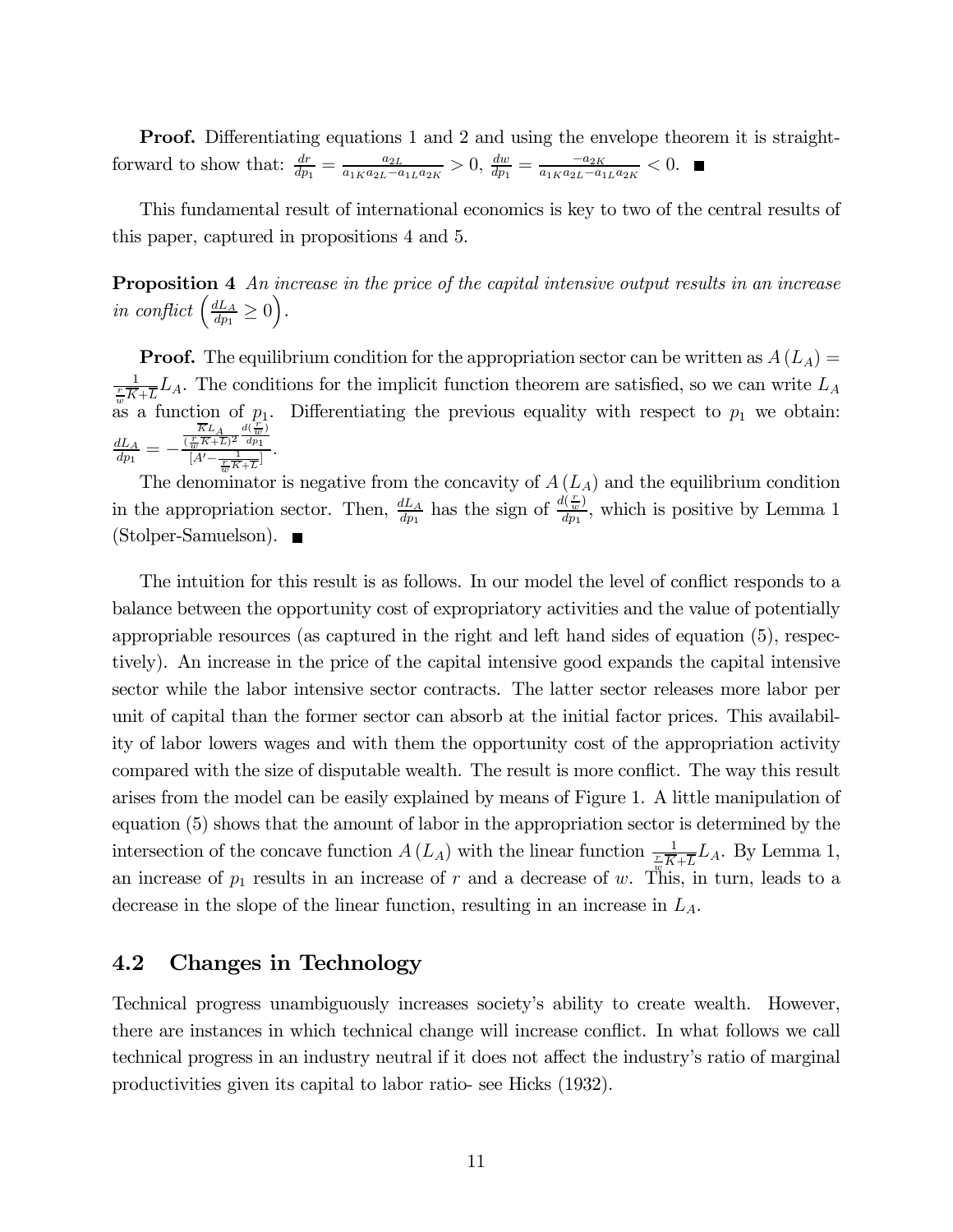

Figure 1: Prices and conflict

**Proposition 5** Neutral technical progress in the capital intensive sector results in an increase in conflict.

**Proof.** Consider a neutral technical innovation that makes the capital intensive sector  $1 + \theta$  times more productive  $(\theta > 0)$ . This implies that the zero profit condition in that sector can now be written as:  $ra_{1K} + wa_{1L} = (1 + \theta) p_1$ . Therefore, technological progress in the capital intensive sector has the same effect on  $r$  and  $w$  as an increase of the price of the capital intensive good. The result then follows from Proposition 4.  $\blacksquare$ 

Analogously, neutral technical progress in the labor intensive sector results in a decrease in social conflict. Note that the result that technical change will increase conflict does not rely on such change being of a labor-saving kind, which would of course yield the result more easily. Innovations can lead to more conflict even when being factor-neutral.

### 4.3 The enforcement of the law and the effect of shocks

Until now we have implicitly assumed that the amount of resources allocated to enforce property rights is given and does not react to economic shocks. We now study the possibility that the government may choose the amount of resources devoted to enforcing property rights, with the goal of minimizing the overall mass of resources that are driven away from production.

Assume that the fraction of production appropriated depends on both the amounts of labor devoted to the appropriation sector  $(L_A)$  and to an enforcement sector  $(L_E)$ . The technology of appropriation is summarized by the function  $A(L_A, L_E)$ , which is increasing and concave in  $L_A$  and decreasing in  $L_E$ . The overall burden of conflict is then given by the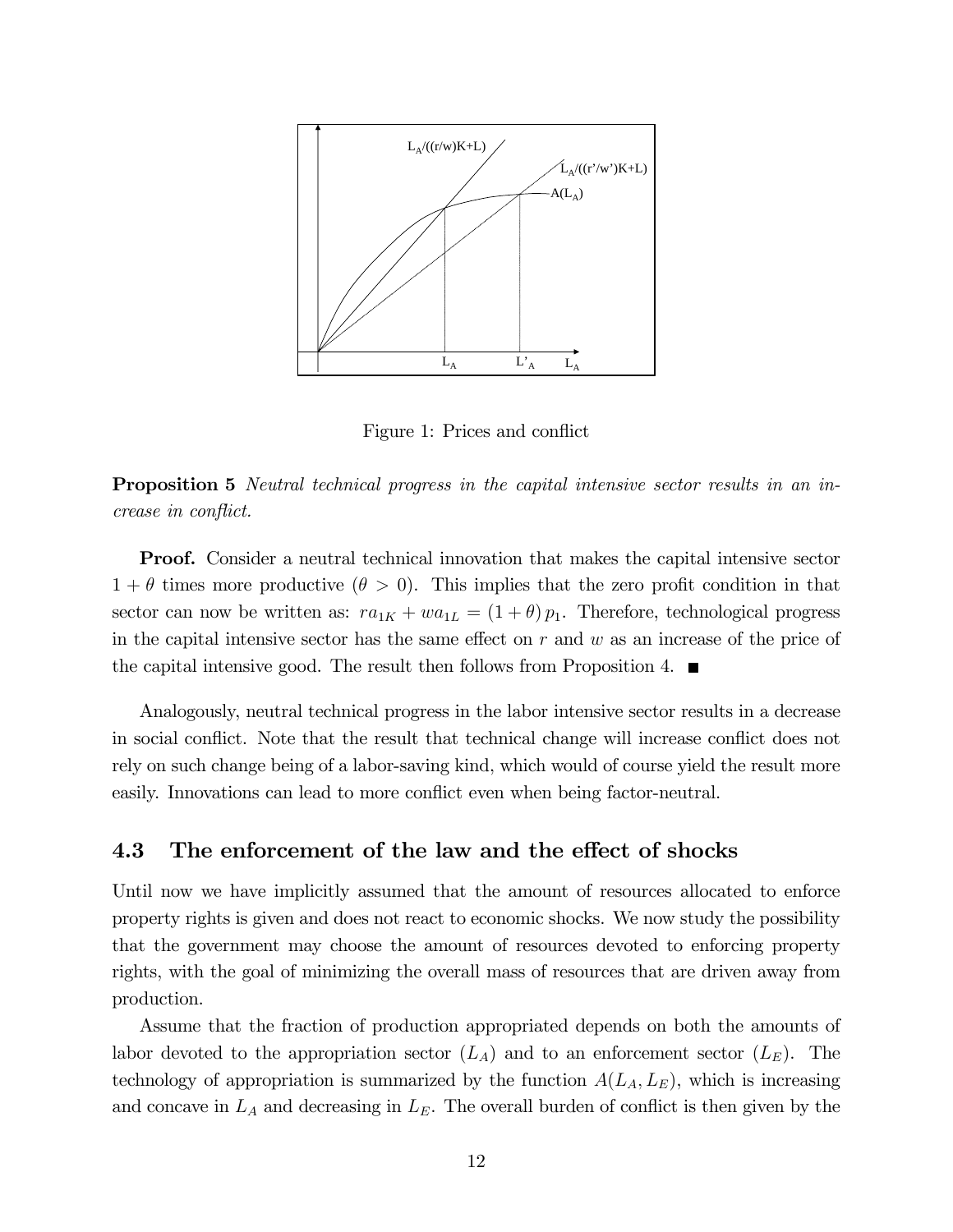addition of criminals and enforcers, as they are all detracted from the labor force. Here we show that our previous results capture the behavior of the overall burden of conflict.

We assume that agents decide whether to join a productive industry or the appropriation sector given the level of enforcement the government has chosen. This means the government chooses the socially optimal level of enforcement given the parameters of the model, knowing that the amount of labor in the appropriation sector will depend on the level of enforcement. In other words, the government chooses  $L<sub>E</sub>$  to minimize the total amount of labor allocated to non-productive activities  $(L_A + L_E)$  where  $L_A$  depends on  $L_E$ . After this, workers make career decisions and production takes place. We assume that the government obtains the enforcement labor by either a draft, or by equally taxing capital and labor and devoting the revenues to pay public wages that enforcement agents will find attractive. Either assumption implies that equations (1) to (3) remain unaltered. The right hand side of equation (4) now reads  $\overline{L} - L_A - L_E$ , and equation (5) becomes  $\frac{A(L_A, L_E)}{L_A} \left[ r \overline{K} + w(\overline{L} - L_A - L_E) \right] = [1 A(L_A, L_E)|w$ . Whenever an interior solution for the government problem exists (conditions which we can characterize), the following holds:

**Proposition 6** Positive shocks to the capital intensive sector in terms of price and technology result in an increase in the burden of conflict.

**Proof.** The equilibrium condition for the appropriation sector can be written as  $A(L_A, L_E) =$  $\frac{1}{w\overline{K}+\overline{L}-L_E}L_A$ . Hence, in equilibrium  $L_A$  will depend on  $L_E$ . The first order condition of the government problem is  $\frac{dL_A}{dL_E} + 1 = 0$ . Since both an increase in  $p_1$  and a neutral technology improvement of the capital intensive sector results in a greater  $\frac{r}{w}$ , we need to study the sign of  $\frac{d(L_A + L_E)}{d_w^T}$ . Differentiating we obtain:  $\frac{d(L_A + L_E)}{d_w^T} = \frac{\partial L_A}{\partial L_E}$  $\frac{dL_E}{d_w^{\frac{r}{w}}} + \frac{\partial L_A}{\partial_w^{\frac{r}{w}}} + \frac{dL_E}{d_w^{\frac{r}{w}}}$ . By the government's first order condition we have that  $\frac{d(L_A+L_E)}{d_w^T} = \frac{\partial L_A}{\partial_w^T}$ . It is straightforward to show that  $\frac{\partial L_A}{\partial_w^T}$  is positive.  $\blacksquare$ 

# 5 Policy analysis with a social constraint

In this section we study how the existence of conflict introduces a "social constraint" to policy analysis. We first examine how subsidies to workers in the productive sectors, financed with taxes to capitalists, can reduce the level of social conflict and enlarge the total value of production in the economy. We analyze next the policy implications of our proposition that technical progress in the capital intensive industry will increase conflict. We show that this increase in conflict can be as large as to make everybody worse off, so policies affecting the adoption of technical innovations might be justified. Finally, we examine a rationale for trade policy intervention, both from a domestic and an international perspective. The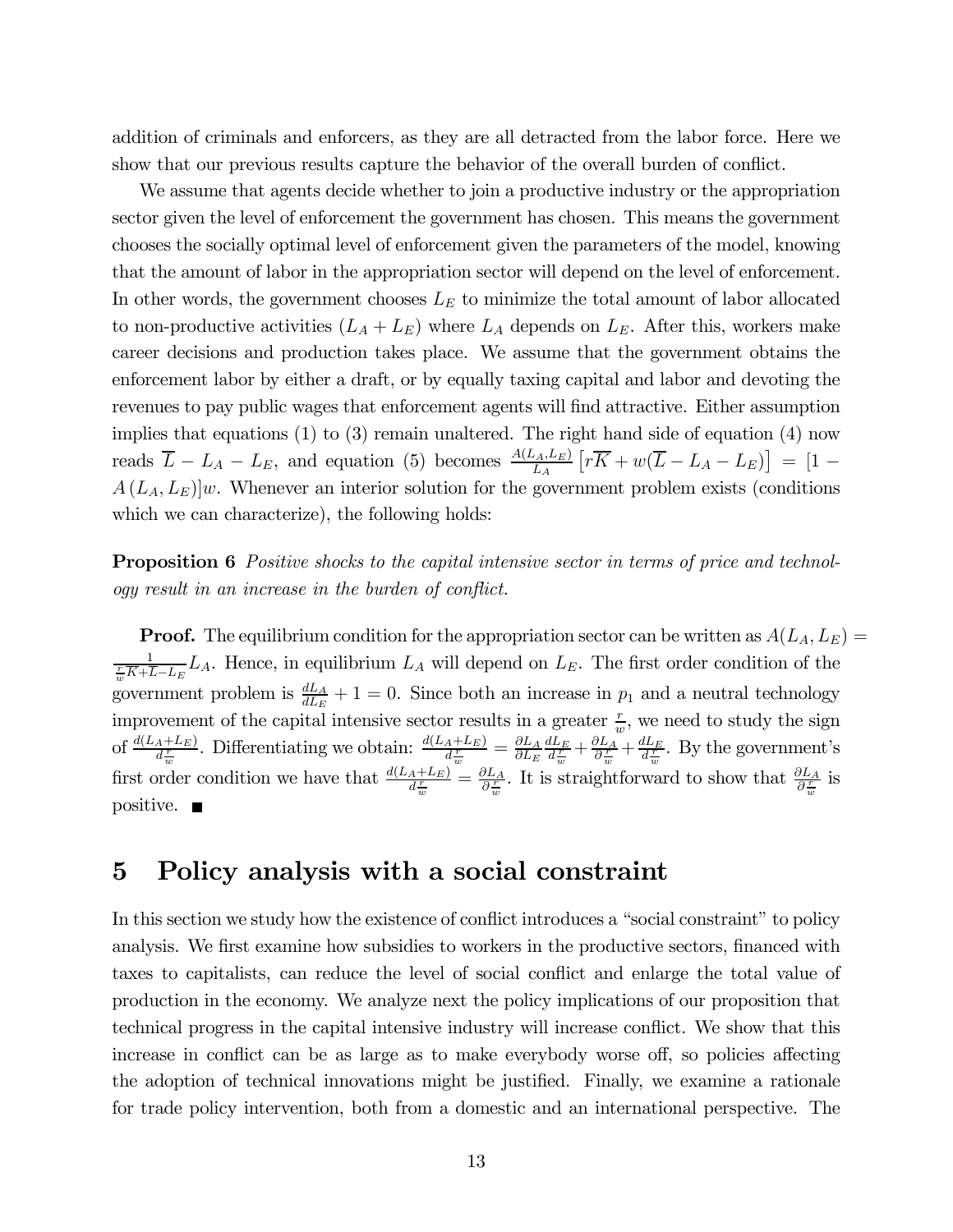results of this section help explain how certain policy reforms that appear Pareto-improving in a frictionless model may be rendered inefficient by the social backlash to policy in a conflictive world. Once the social constraint is incorporated to policy analysis, policies that seem distortionary may instead be Pareto-improving. This is of course an instance of the theorem of the second best: in the presence of a distortion, another distortion may improve matters (see Lipsey and Lancaster 1956). In our model, the original distortion is given by the presence of expropriatory activities. The policies rationalized in this section fit the populist stereotype. The results in this section suggest that such policies could emerge, to certain degree, as a rational response to conflict, rather than as the result of clientelism, corruption, or a sheer taste for redistribution.

### 5.1 Taxes and social conflict

Consider a tax-subsidy scheme such that workers in the productive sectors receive a subsidy equal to a fraction s of the wage firms pay to them. To fund these subsidies, capitalists pay a tax equal to a proportion t of the rent to capital. Given taxes t and subsidies s, the equilibrium condition for the appropriation sector becomes:

$$
\frac{A(L_A)}{L_A} \left[ r\overline{K} + w(\overline{L} - L_A) \right] = (1 - A(L_A))(1 + s) w.
$$
 (6)

In addition we ask that the government keep a balanced budget:

$$
sw(\overline{L} - L_A) = tr\overline{K}.
$$
\n(7)

The model is completed with equations (1) to (4).

# **Proposition 7** Giving a subsidy to productive labor reduces the level of conflict  $\left(\frac{dL_A}{ds}\right)_{s=0} < 0$ .

**Proof.** The equilibrium condition for the appropriation sector can be written as  $A(L_A)$  $\frac{wL_A+(1-A(L_A))swL_A}{r\overline{K}+w\overline{L}}$ . Differentiating this condition with respect to s, and evaluating the expression at  $s = 0$ , we obtain:  $\frac{dL_A}{ds}(s=0) = \frac{(1-A(L_A))wL_A}{A'(L_A)(r\overline{K}+w\overline{L})-w}$ . The denominator is negative from the concavity of  $A(L_A)$  and the equilibrium condition in the appropriation sector without subsidies. Then,  $\frac{dL_A}{ds}$   $(s = 0) < 0$ .

The intuition for this result is direct. Subsidizing productive labor increases the opportunity costs of engaging in appropriation, thus reducing the latter. A subsidy to productive labor results in a shift of labor away from appropriation activities and towards the productive sectors of the economy. Therefore, the tax-subsidy scheme has a positive effect on the total amount of output in an economy with an appropriation sector, providing an efficiency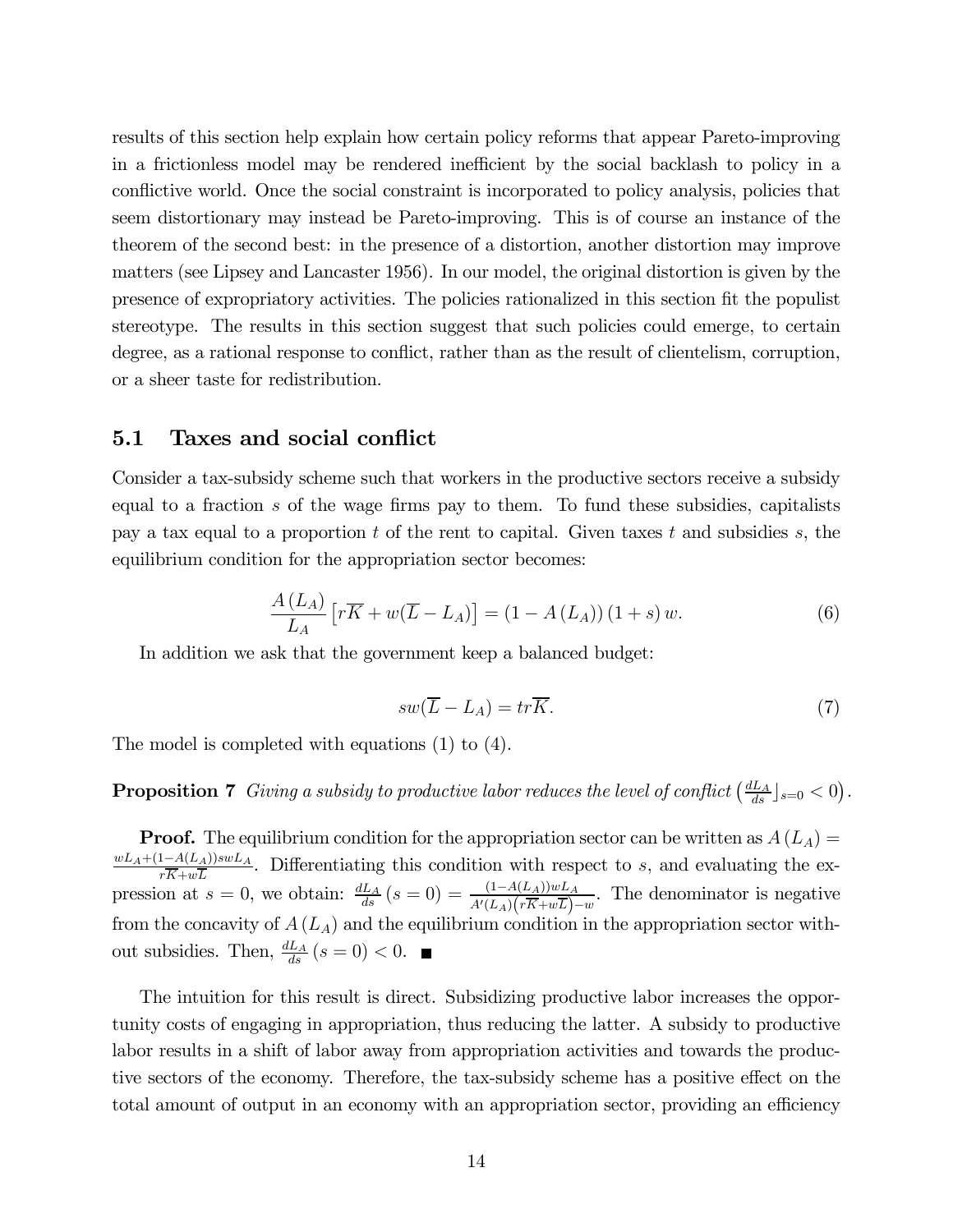rationale for a set of policies that are usually considered solely redistributive. If lump sum taxes and transfers were possible, then our tax-subsidy scheme would be Pareto optimal, because the total value of production could be increased while making sure capitalists are being left at least as happy as before paying any taxes. When dealing with the issue of social conflict, however, it may not be appropriate to assume that all transfers among agents are possible. For example, it might be impossible to tax the agents in the appropriation sector.

If we restrict ourselves to the case in which the government can only tax and subsidize agents in the productive sectors, the issue of the Pareto optimality of subsidies to productive labor becomes more complicated. We must study the effects of this policy in the net wages and rental price of capital. It is straightforward to see that a subsidy to productive labor always makes workers in the productive industries better off. The subsidy has two effects, 1) it has a direct positive effect in the gross total wage, and, 2) it reduces the appropriation sector and hence the expropriation suffered by workers. Both effects go in the same direction, increasing the net income of workers. Those in the appropriation sector must also be better off given that in equilibrium they are indifferent regarding their career decisions. In the case of owners of capital, the two effects go in opposite directions: under the tax-subsidy scheme, 1) they pay a tax, but 2) the "appropriation tax" diminishes. If the second effect overcomes the first, we have that the proposed scheme makes both workers and capitalists better off. We now show by example that there are economies where the tax-subsidy scheme proposed above is Pareto-improving.

### Example 1 Taxes, subsidies, and social conflict in a Cobb-Douglas economy:

Consider an economy with production functions  $q_1 = K_1^{\frac{2}{3}} L_1^{\frac{1}{3}}$  for the capital intensive sector, and  $q_2 = K_2^{\frac{1}{3}} L_2^{\frac{2}{3}}$  for the labor intensive sector. Let us set the total endowments of the two factors of production at levels  $\overline{K} = \overline{L} = 100$ . In this example we characterize the equilibrium both for the case without an appropriation sector  $(L_A = 0)$  and the case in which there is an appropriation sector with the following technology:  $A(L_A) = \frac{L_A}{150+L_A}$ . In the latter case we consider both the situation with no intervention  $(s = t = 0)$  and a situation with state intervention through a tax-subsidy scheme. In this case, we consider a subsidy to productive labor of 10%  $(s = 0.1)$ , which is funded through a tax on capital. The public budget is balanced in equilibrium.

Figure 2 shows the output combinations that can be obtained in equilibrium for the three cases. The graph coincides with the production possibility frontier for the economy without an appropriation sector (given the Pareto optimality of equilibria). That is not the case under social conflict, where the set of production pairs that can be obtained is to the south-west of the pairs for the economy without social conflict. The existence of social conflict introduces a wedge between what it is technically feasible and what can be obtained in equilibrium.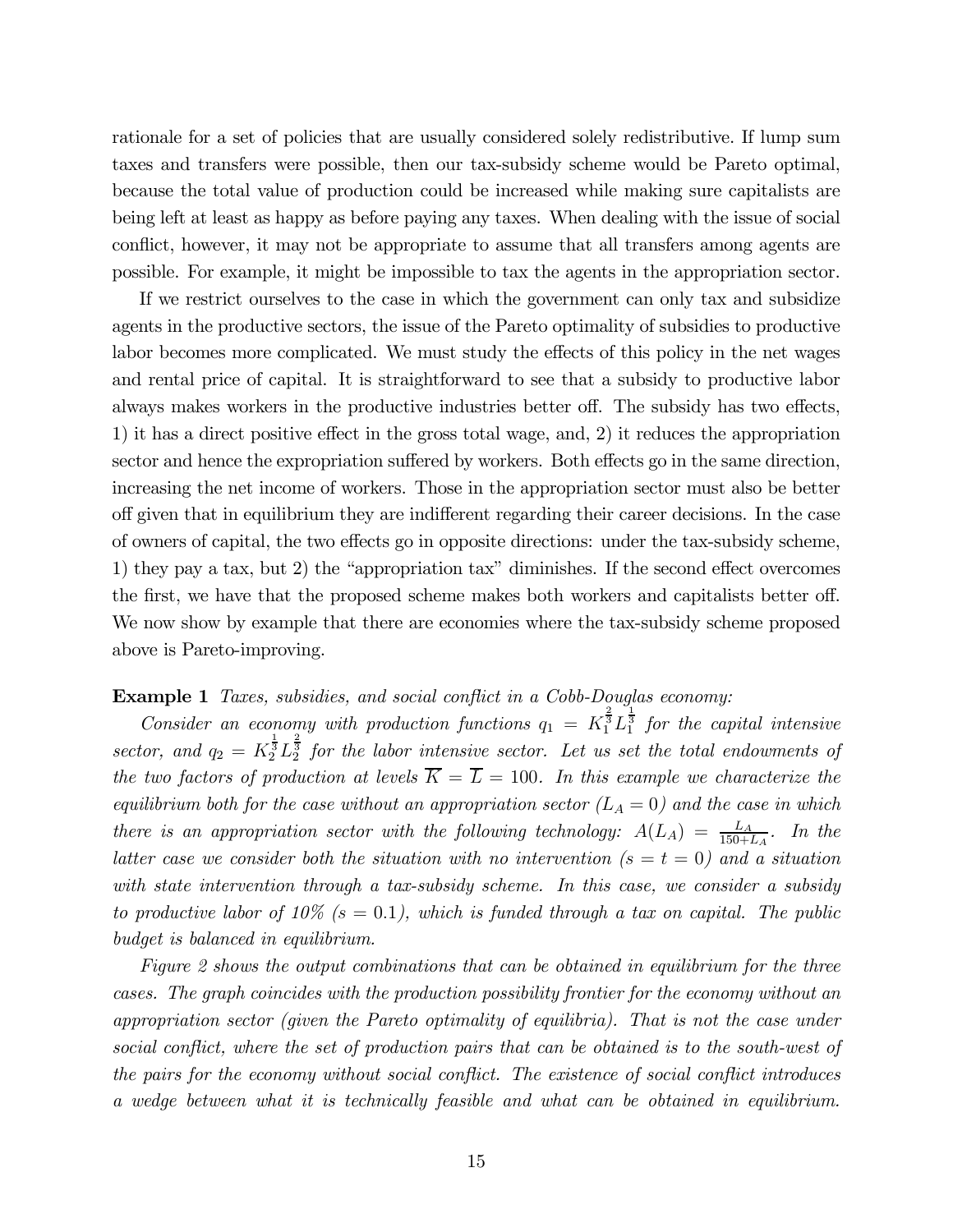

Figure 2: Equilibrium output pairs

Interestingly, a subsidy to productive labor moves the set of production pairs under conflict toward the ones without conflict. In fact, the subsidy allows for the total elimination of conflict in some cases, making both graphs coincide in the left upper part of the figure (when  $p_1$  is relatively small). While subsidies to productive labor make all workers better off, that is not necessarily the case with owners of capital. Figure 3 in the next page shows the net



Figure 3: Net income of capital

income of capital (net of government taxes and appropriation losses, labeled with "NIK") as a function of  $p_1$  for the three different scenarios ( $L_A=0$ ,  $s=0$ ,  $s=0.1$ ). The figure shows that social conflict results in a lower income for capitalists. For relatively high levels of  $p_1$ , and given the existence of the appropriation sector, capitalists are better off with a subsidy to productive labor (and a tax to capital) than without it.

It should be noted that even when it is possible to redistribute resources through lump sum transfers, the optimal intervention pattern will have to be distorsive, because it is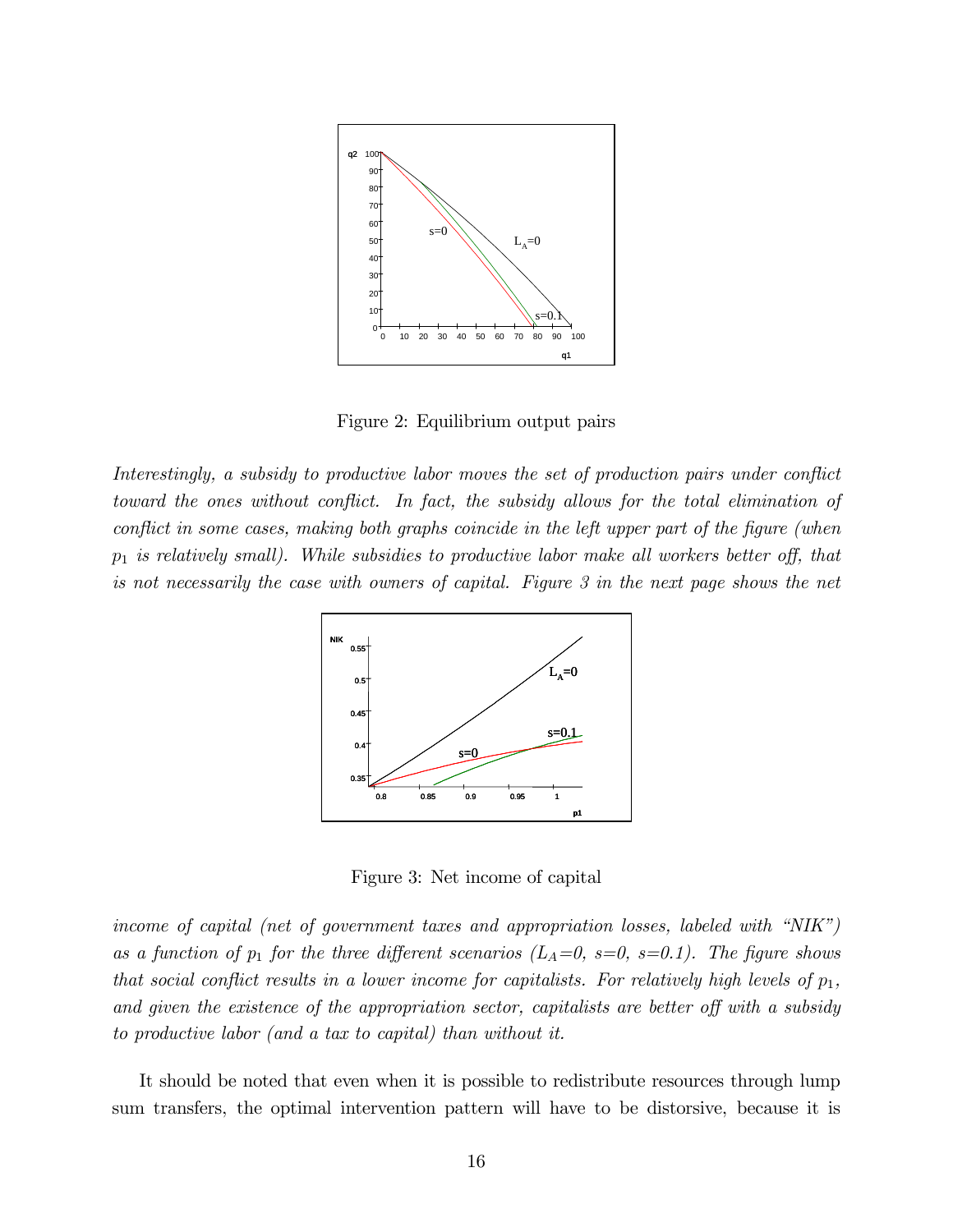necessary to increase the incentive to work, and decrease the incentive to loot. There is a literature in economics seeking to explain why income redistribution adopts inefficient forms. Explanations have been linked to asymmetric information or commitment problems (Coate and Morris 1995, Dixit and Londregan 1995). In our model, the apparently inefficient instruments may be in fact efficient, while distortion-free instruments will not achieve the goal of reducing conflict.

### 5.2 Trade policy intervention and social conflict

### Domestic trade policy in the small economy

Here we explain how trade policy intervention in the small open economy can reduce social conflict, and how this intervention can be Pareto-improving. Imagine a country that is a net importer of goods produced in its labor intensive industry, and is a net exporter of goods produced in its capital intensive industry. Our Proposition 4 indicates that social conflict can be diminished through a raise in the price of the labor intensive good and a decrease in the price of the capital intensive good. Therefore, if the government desires to attain a reduction in conflict, it might consider imposing a tariff on imports. This protection will increase the price that domestic producers in the labor intensive sector can obtain for their goods, causing the expansion of the sector, an increase in wages, and a drop in social conflict. This drop could be large enough for both capitalist and workers to benefit from the protection of the labor intensive industry. A reduction in social conflict can also be attained by taxing the exports of the capital intensive sector. In the converse case that the country is a net exporter of labor intensive goods, and a net importer of capital intensive goods, a government that wishes to diminish conflict would impose subsidies on both the labor intensive exports and the capital intensive imports.

### International trade policy and social conflict

In recent years the world has seen significant international policy efforts at preventing, controlling, and ending armed conflict. The peace-keeping branch of the UN, for example, carries initiatives in a large number of countries. Some of these—notably some countries in Africa—have been involved both in interstate and civil conflicts where appropriation is widely known to play an important role.<sup>21</sup>

<sup>&</sup>lt;sup>21</sup>The pervasive presence of appropriation of goods and even human beings in the context of Africa's civil wars is well documented. Mentions to looting and banditry in official documents are ubiquitous. An example is provided by the UN Secretary-General's report S/1997/80, on 26 January 1997 (available at <http://www.un.org/Depts/dpko/unamsil/UnamsilR.htm>). Therein the Secretary-General stated how thousands of village hunters were being recruited to defend villages "against looting from both the RUF and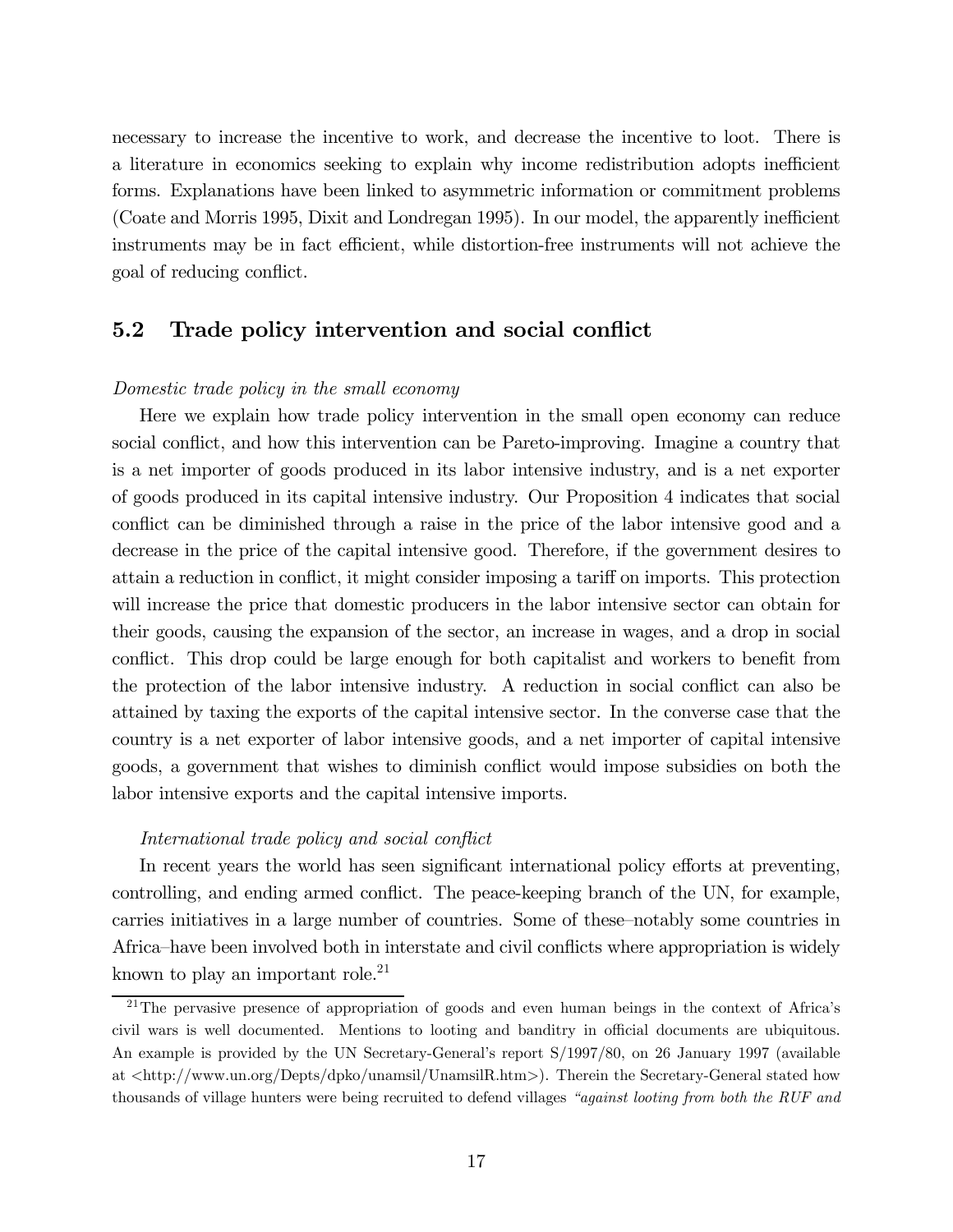On the other hand, Western democracies and the global community as represented by the UN pursue development efforts in the Third World, which include a trade-related dimension. Organizations such as the UN's Conference on Trade and Development (UNCTAD) and the United Kingdom's Direction for International Development (DFID) are spearheads to various initiatives that seek to help developing countries increase their exports to richer nations. However, the policies discussed in the context of trade and development strategies are never linked to the initiatives that the same set of actors pursue regarding peace-keeping. Our model suggests that they should be connected, and how.

To see this, suppose we view access to first world markets for, say, processed agricultural products, as an improvement in the price for processed agricultural goods produced in a Subsaharan economy. Now note those goods are relatively labor intensive in the latter economies. Then our model predicts that better access to European markets for those goods would cause the labor intensive sector in Subsaharan economies to expand. This would make labor relatively scarcer, raising wages and diminishing conflict in Subsaharan Africa. Unfortunately, less developed countries face significant barriers to the markets in developed countries. Moreover, these barriers (tariff barriers especially) are biased against less technology intensive exports (see Meller 2003).

It follows from our model that when the possibility of lower protection to first world agriculture is discussed within the World Trade Organization, its benefits in terms of lower conflict in Africa might have to be taken into account. At the same time, higher European tariffs, subsidies and sanitary barriers to agricultural products may entail costs in terms of more painstaking peace efforts. Our model also warns that export oriented strategies as pursued by UNCTAD and DFID might have to focus on the fact that not every incomeenhancing change may reduce conflict. Fostering the expansion of labor intensive industries could constitute a pacifying force. But the expansion of extractive, more capital intensive activities (that happen to attract significant Western involvement), on the contrary, may fuel conflict instead. See our discussion on "conflict diamonds" in the next section.

### 5.3 First world technological progress and third world conflict

One would think that developing nations will be helped by technology transfers from rich nations: better technologies expand the production possibility frontier and make a country unambiguously richer. However, if developed nations are more capital intensive than developing ones, the innovations the former make available to the latter might be biased towards the capital intensive industry. The problem with the adoption of such innovations is that, as

undisciplined RSLMF elements." (RUF means Revolutionary United Front and RSLMF means Republic of Sierra Leone Military Forces.)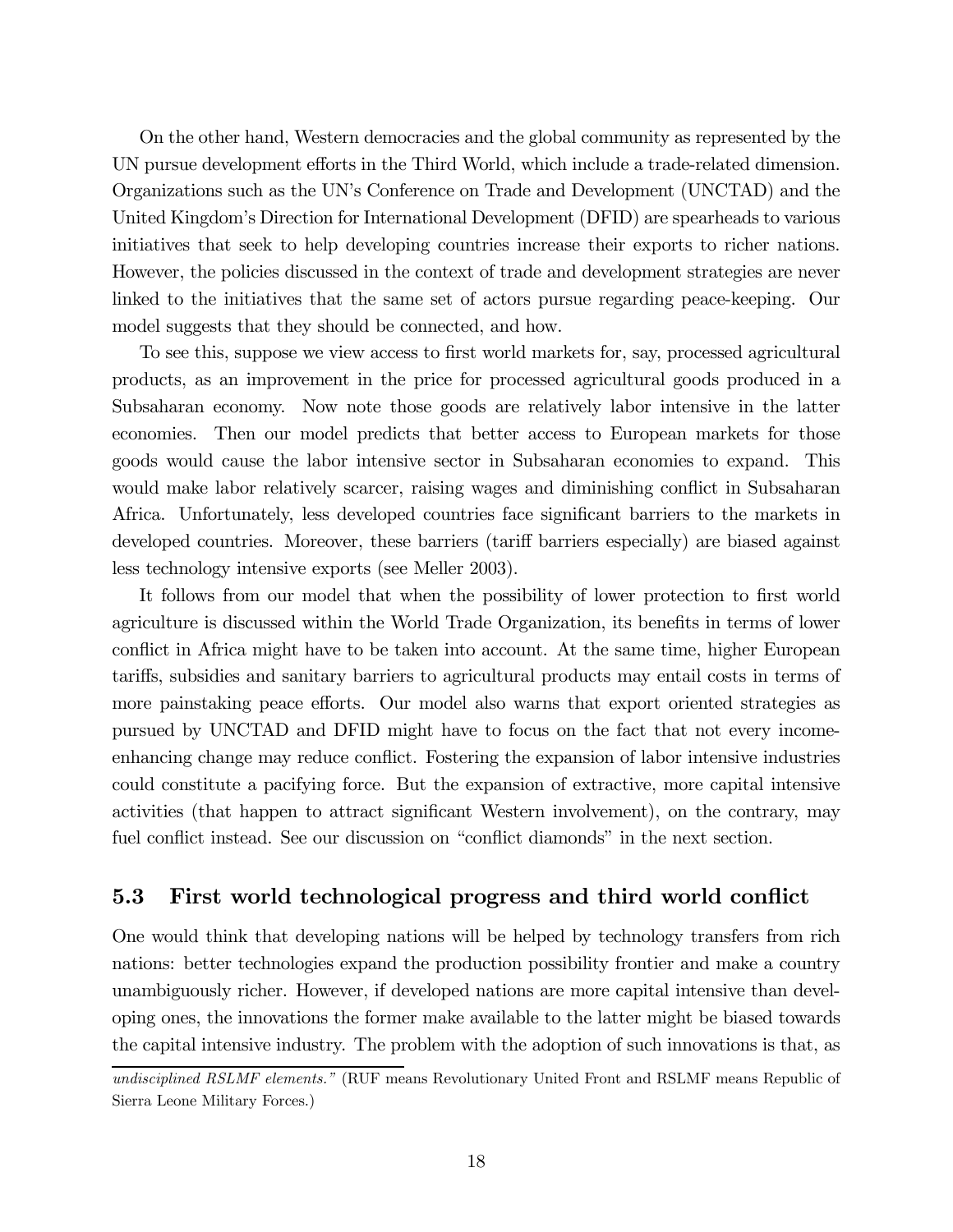shown in Section 4, neutral technical progress in the capital intensive industry will increase conflict. Moreover, the increase in conflict can overcome the direct effect of technical progress on the production possibilities of the economy, resulting in a decrease in total production. As shown in the example below, the decrease in production can be so significant that even capitalists are worse off by the adoption of a technological innovation in the capital intensive sector. Firms in the capital intensive sector have incentives to adopt a better technology and make profits. In equilibrium, all firms in the sector adopt the improved technology and make zero profits. The impact on factor prices increases conflict, and this increase can be as strong as to leave all owners of labor and capital worse off.

#### Example 2 Technological progress and conflict:

Consider an economy with production functions  $q_1 = K_1^{\frac{2}{3}} L_1^{\frac{1}{3}}$  for the capital intensive sector,  $q_2 = K_2^{\frac{1}{3}} L_2^{\frac{2}{3}}$  for the labor intensive sector, and the following appropriation technology:  $A(L_A) = \frac{3}{260} + \frac{1}{260}L_A$ . Let us set the total endowments of the two factors of production at levels  $\overline{K} = \overline{L} = 100$  and let  $p_1 = 1$ . Figure 4 shows the total value of production in the economy for different levels of technological progress  $(\theta)$  in the capital intensive sector. While an increase of 5% in the productivity of sector 1 results in an increase of total production, further increases actually have a negative effect on the total production of the economy.



Figure 4: Technological progress and total production

Figure 5 (below) shows the net incomes of capital and labor (labeled NIK and NIL respectively). Technical progress in the capital intensive sector hurts labor. There are two reasons for this: first, technical progress in the capital intensive sector reduces the gross wage paid by firms; second, there is an increase in the appropriation losses brought by the increase in conflict. The two forces work in different directions for capitalists. While technical progress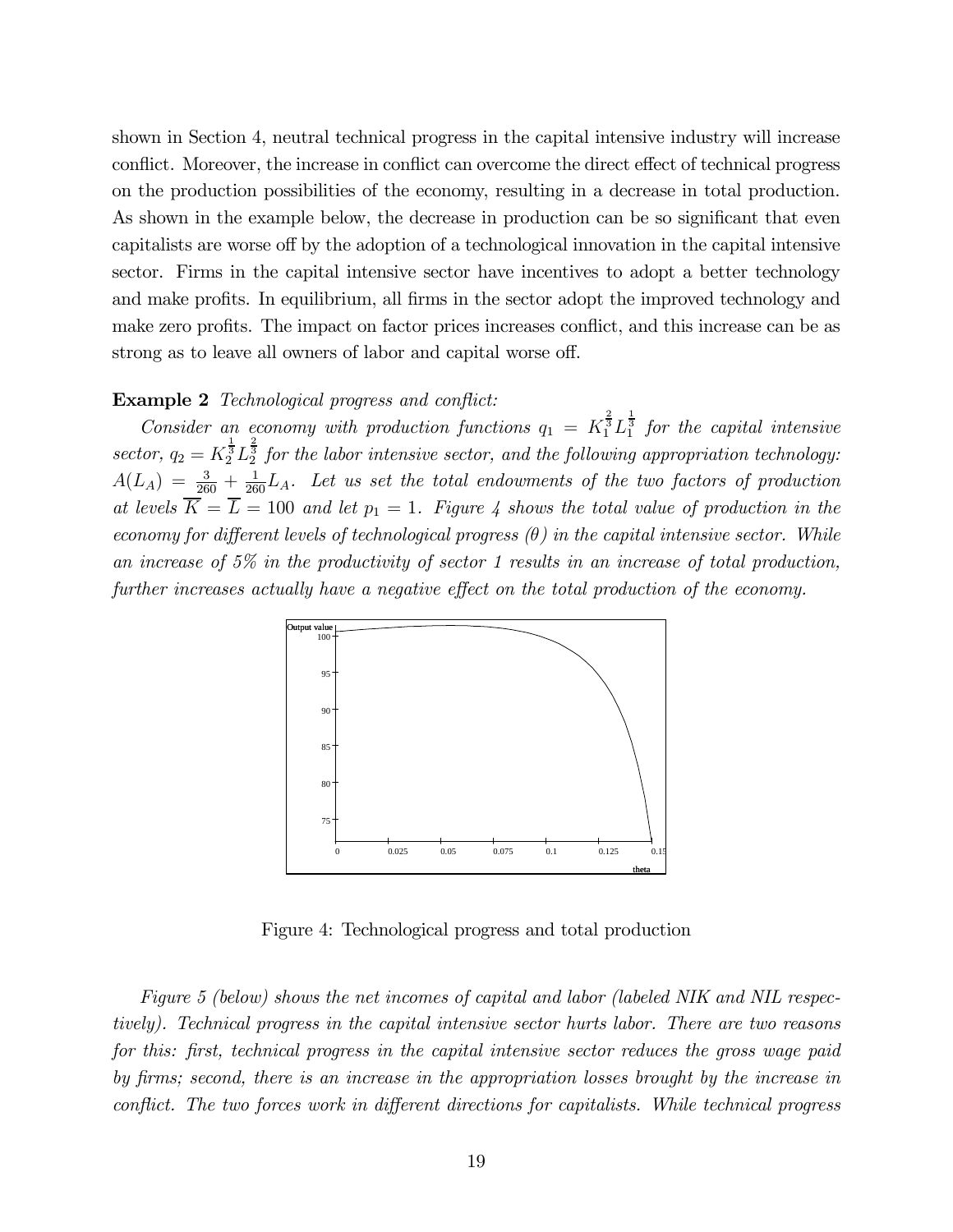

Figure 5: Technical progress and payments to factors.

in the capital intensive sector results in an increase in the gross rental price of capital, it also results in an increase in the appropriation they suffer. Figure 5 shows that the second effect overcomes the first one for relatively high rates of technical progress. As a result, both workers and capitalists are made worse off by technical progress.

The example suggests that developing nations with serious conflict issues may not want to adopt every technological improvement that richer countries make available to them, even if these come as a gift. In addition, a conflict-prone society may want to discourage innovation in the capital intensive sector, while encouraging it in the labor intensive sector. This course of action and the trade policies analyzed in the following subsection mirror the interventions proposed by Latin American structuralists (see for instance Prebisch, 1959) and other advocates of state-guided "national development strategies."

Another way to affect the relative productivity of sectors is through education. Basic education increases the productivity of labor and, hence, the productivity of the labor intensive sector relative to the capital intensive one. In this way, basic education increases wages relative to the return to capital and reduces conflict, as long as the impact of basic education on appropriation abilities is relatively weaker than on productive ones.<sup>22</sup>

# 6 Conflict and factor specificity

One might think that the predictions of our model are unrealistic in the short run, when some factors of production are fixed. For example, one might expect the Stolper-Samuelson

 $22$ For other theories on the interrelation of social struggle and education see Galor and Moav (2003) and references therein.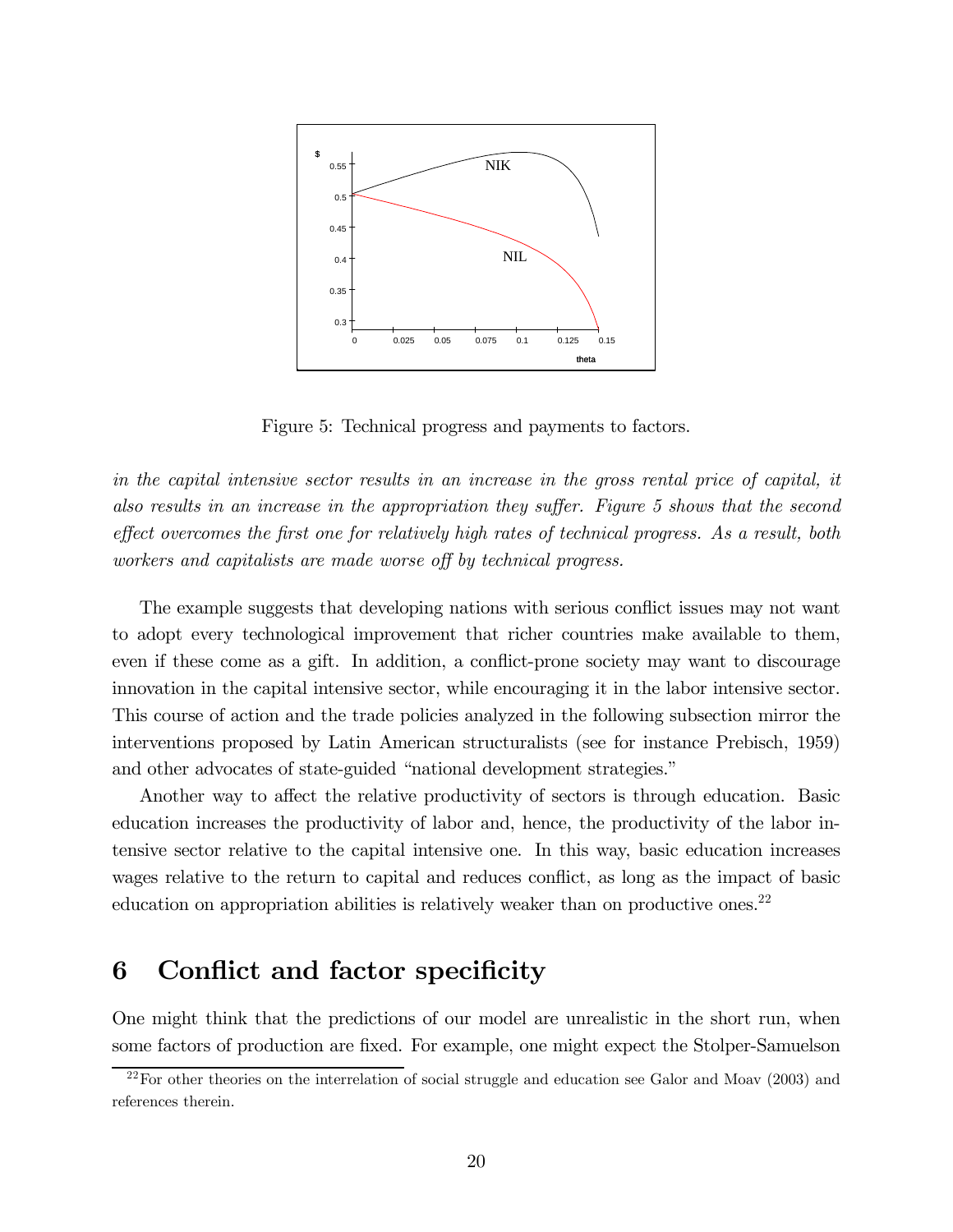theorem to fail: a positive shock to the price of oil could generate an increase in wages—rather than a decrease—even when oil extraction is a relatively capital intensive sector. But if more valuable natural resources will raise wages, can we still account for the curse of natural resources, whereby the availability of more valuable natural resources increases conflict? If anything, it would seem that such phenomenon must be explained with a model that is compatible with delivering higher conflict and higher wages when, say, the price of a natural resource goes up. In this section we attain precisely this explanation. We study the well known Ricardo-Viner model with industry-specific factors and add the appropriation sector. Therefore, the model is as in section 3, with the difference that while labor is still mobile across sectors, capital is not. There are two kinds of capital  $(K_1 \text{ and } K_2)$  which are specific to each productive industry. The respective endowments of capital are denoted with  $\overline{K}_1$  and  $\overline{K}_2$ . The model with industry specific factors can be thought to capture short run movements (when capital is fixed), while our basic model in section 3 can be thought to capture long run effects (when all factors are mobile).

We show that natural resource shocks that raise wages are indeed compatible with higher, rather than lower, levels of conflict. The key aspect is that when extractive activities are relatively capital intensive, a shock to the price of natural resources will expand the returns to appropriation even more than it increases its opportunity costs.

Note that when there are industry specific factors of production, the definition of a sector as "labor intensive" is not too meaningful if one sticks with the definition used before, in terms of unit input requirement ratios. In the modified setup, we follow convention by saying an industry is relatively labor intensive when the participation of labor in that industry's income is relatively high. Using standard notation, let  $\sigma_i$  denote the elasticity of substitution between labor and capital in sector *i* (a negative number), and let  $\theta_{L_i} \equiv \frac{w L_i}{w L_i + r K_i}$  be the distributive share of labor in the income of sector  $i$ . We can now state,

**Proposition 8** An increase in  $p_1$  results in an increase in conflict  $\left(\frac{dL_A}{dp_1} \ge 0\right)$  if and only if  $\frac{\sigma_1\theta_{L1}}{1-\theta_{L1}} \geq \frac{\sigma_2\theta_{L2}}{1-\theta_{L2}}$ . When elasticities of substitution are the same across industries (i.e., when  $\sigma_1 = \sigma_2$ ), then an increase in  $p_1$  results in an increase in conflict if and only if industry 1 is relatively capital intensive (i.e., when  $\theta_{L1} < \theta_{L2}$ ).

Proof: See Appendix.

This proposition provides a clear condition under which a change in international prices would result in an increase in conflict. For example, if the elasticities of substitution are the same in both productive sectors, an increase in  $p_1$  results in an increase in conflict if, and only if, sector one is relatively capital intensive. In addition, if the payments to labor are equal in both sectors, an increase in  $p_1$  results in an increase in conflict if, and only if, sector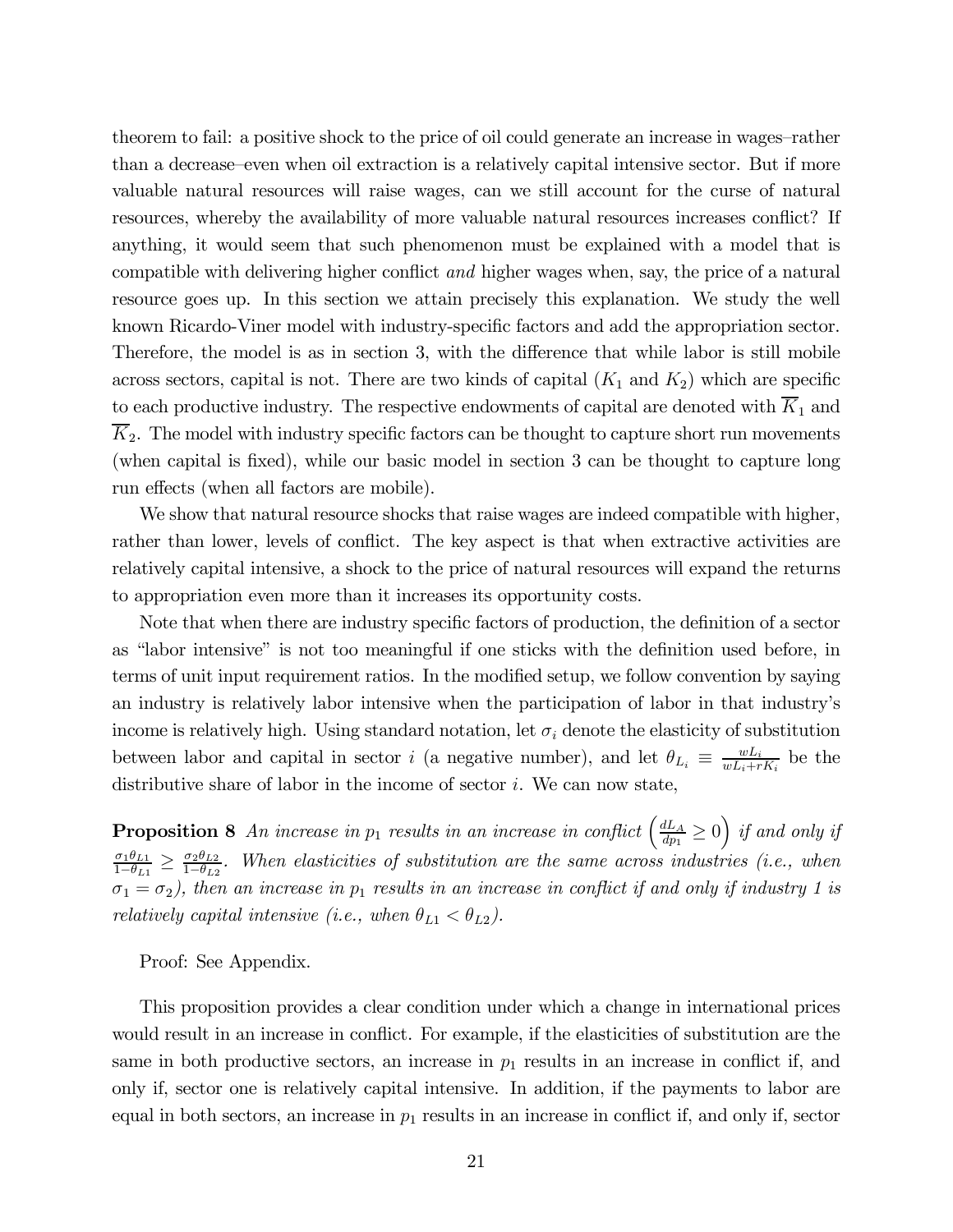one has, in absolute value, a lower elasticity of substitution than sector 2. The reason is that the lower (in absolute value) the elasticity of substitution of sector 1, the lower the positive impact of the increase of prices on wages.

This result holds regardless of the fact that an increase in  $p_1$  will result in an increase in wages. The increase in  $p_1$  results in an increase in the income of capital (the net effect of an increase in sector 1 and a decrease in sector 2) that is larger than the increase in wages. This causes the potential disputable wealth to rise more than wages, in turn making appropriation activities more attractive to workers. The model with specific factors makes clear that the main conclusions of this paper do not depend on the sign of the impact of shocks on wages. Instead, the results depend on the relative impact that shocks have on the retribution to capital and wages, as this governs the relative movements of the benefits and costs of conflict.

Is it also the case that an increase in the specific endowment of the diamond industry (i.e. rough diamonds) would result in an increase in conflict? While in this model it is difficult to characterize in general the effects of endowment changes on the level of conflict, we provide such results for a Cobb-Douglas economy.

Proposition 9 In a Cobb-Douglas economy, an increase in the endowment of capital of the capital (labor) intensive sector results in an increase (decrease) of conflict.

Proof: See Appendix.

If we see natural resources such as oil or diamonds as specific capital to extractive activities, this section gives an explanation for the curse of natural resources. Increases in the price and availability of diamonds, say, will increase conflict if diamond extraction is relatively capital intensive or displays a low elasticity of substitution between labor and capital. Thus, the model can be used to analyze the issue of "conflict diamonds." These are rough diamonds that are seen to fuel conflict because rebel factions have direct access to them and use the revenues to finance themselves (see Ross 2003). As a result, governments and parties concerned with the diamond trade have engineered a certification process within an initiative known as the Kimberley process.<sup>23</sup> The aim is to stamp out "conflict diamonds" and keep them away from the diamond market. The disturbing implication of our model is that every diamond may be a conflict diamond: perfectly legal diamonds that have not been handled by rebels may also increase conflict.

 $23$ See  $\langle$ http://www.kimberleyprocess.com>.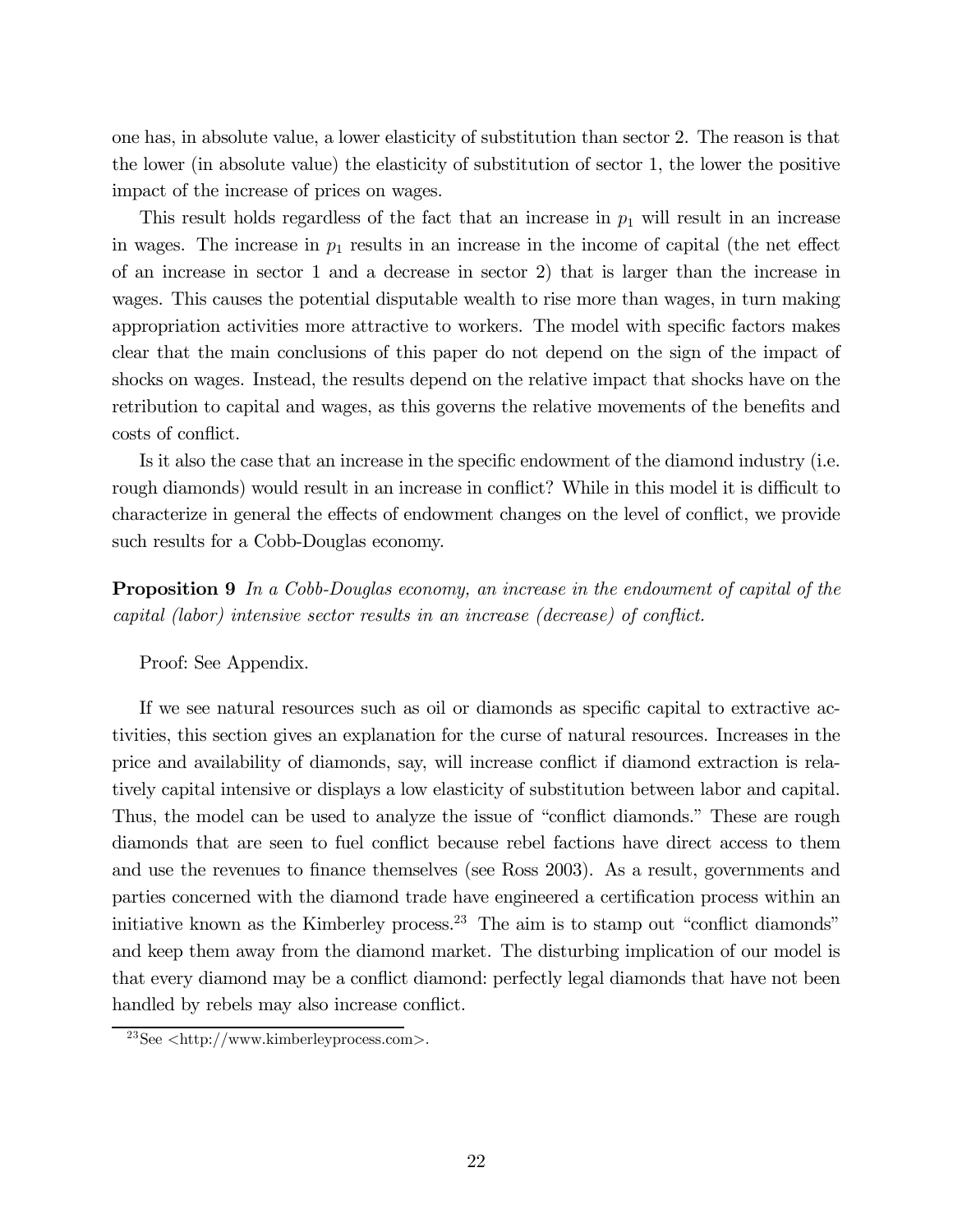# 7 Conclusion

We consider appropriation activities in the context of two canonic  $2x^2$  general equilibrium models of a small open economy. This yields a framework to analyze how economy-wide forces and policy interventions affect the extent of social conflict. Our setup highlights the role of the value of labor relative to the amount of disputable wealth in the determination of the costs and benefits to appropriation activities and the level of social conflict.

Although our model is simple, the effects we isolate generate a rich empirical profile. Our model can account for apparently paradoxical stylized facts concerning civil wars: both unfavorable circumstances (such as droughts) and favorable ones (such as higher availability of natural resources) increase the likelihood of civil war. The former can be explained by our model as the result of negative shocks affecting a labor intensive sector (subsistence-level agriculture), while the latter can be explained as the result of positive shocks affecting relatively capital intensive activities (extractive industries). Similarly, the model can explain how policies that increase income per capita but damage industries intensive in unskilled labor will generate an increase in both the wage gap across skills and conflict when appropriation is relatively intensive in unskilled labor. Although our model's prediction is compatible with the observed positive correlation between crime and inequality, it should be noted that our theory also predicts that reducing inequality without affecting the incentives to undertake productive activities may not diminish conflict (as with social programs that provide lump-sum redistributions).

Societies often implement policies that economists consider inefficient. Work on the political economy of endogenous policies (see, inter alia, Stigler 1971, Peltzman 1976, Becker 1983, and Coate and Morris 1995) has shown that such policies may be shaped by political constraints, and thus may be "politically efficient." A similar case can be made when a social constraint is incorporated to economic analysis: policies that make no sense in a socially frictionless world may become attractive to society (and its politicians) in the face of social conflict. Examples are populist measures such as taxing capital to subsidize labor, the protection of labor from international trade, and "national development strategies" that distort the profile of technical innovations that are adopted by the country's firms.

There are interesting paths for future research. One is to expand our analysis to dynamic settings where agents can accumulate capital. We expect that the effects we have identified will still be present, such as that of taxes to capital and subsidies to productive labor: if this policy reduces conflict so much as to reduce the overall burden on capitalists, it will increasing, rather than decrease, capital accumulation. Another extension could consider the possibility of factor mobility across countries. Future work could also take a new look at state intervention across countries. This presence varies widely both in terms of the regulation of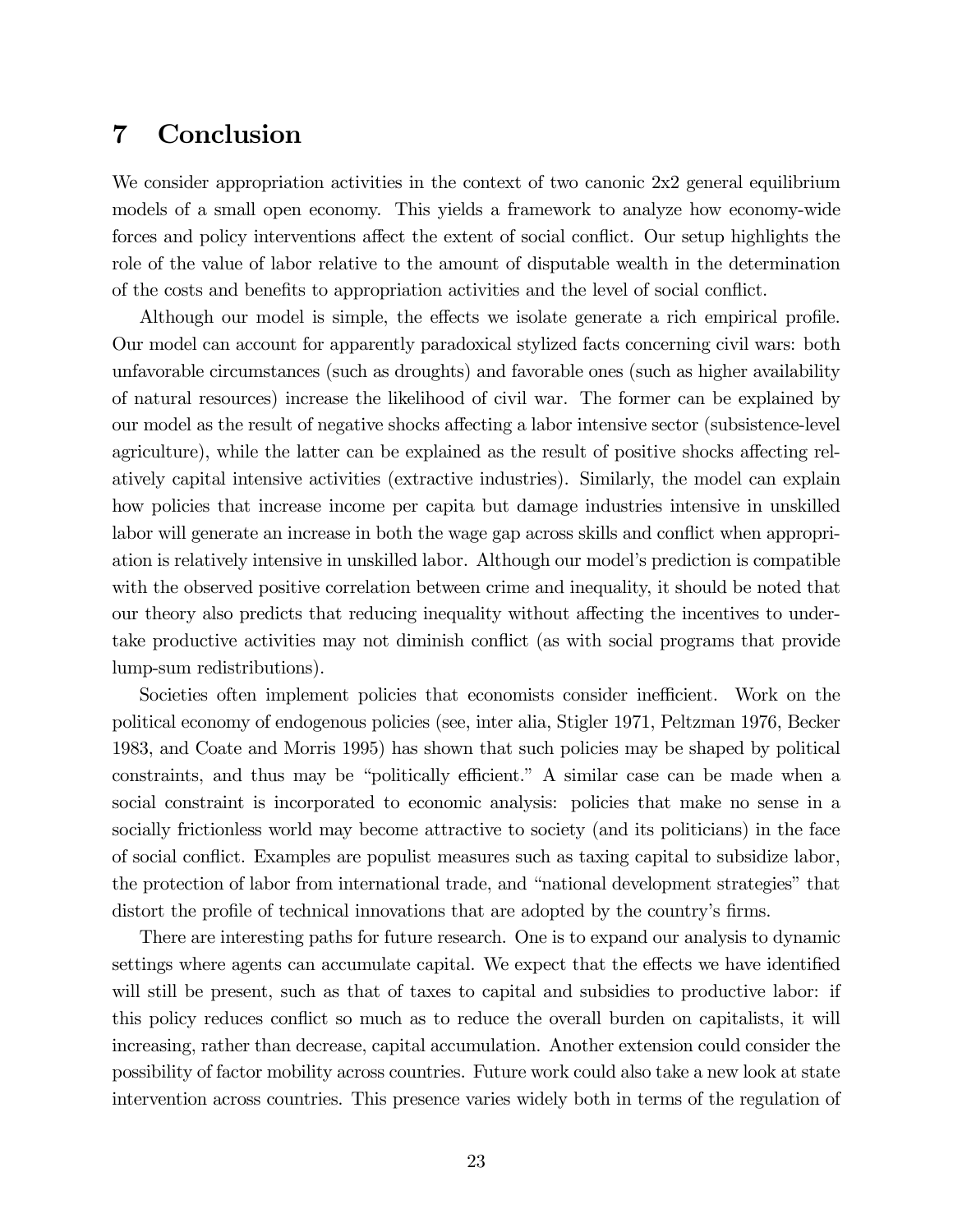business and in terms of welfare institutions. This variety may embody different approaches to purchasing social peace.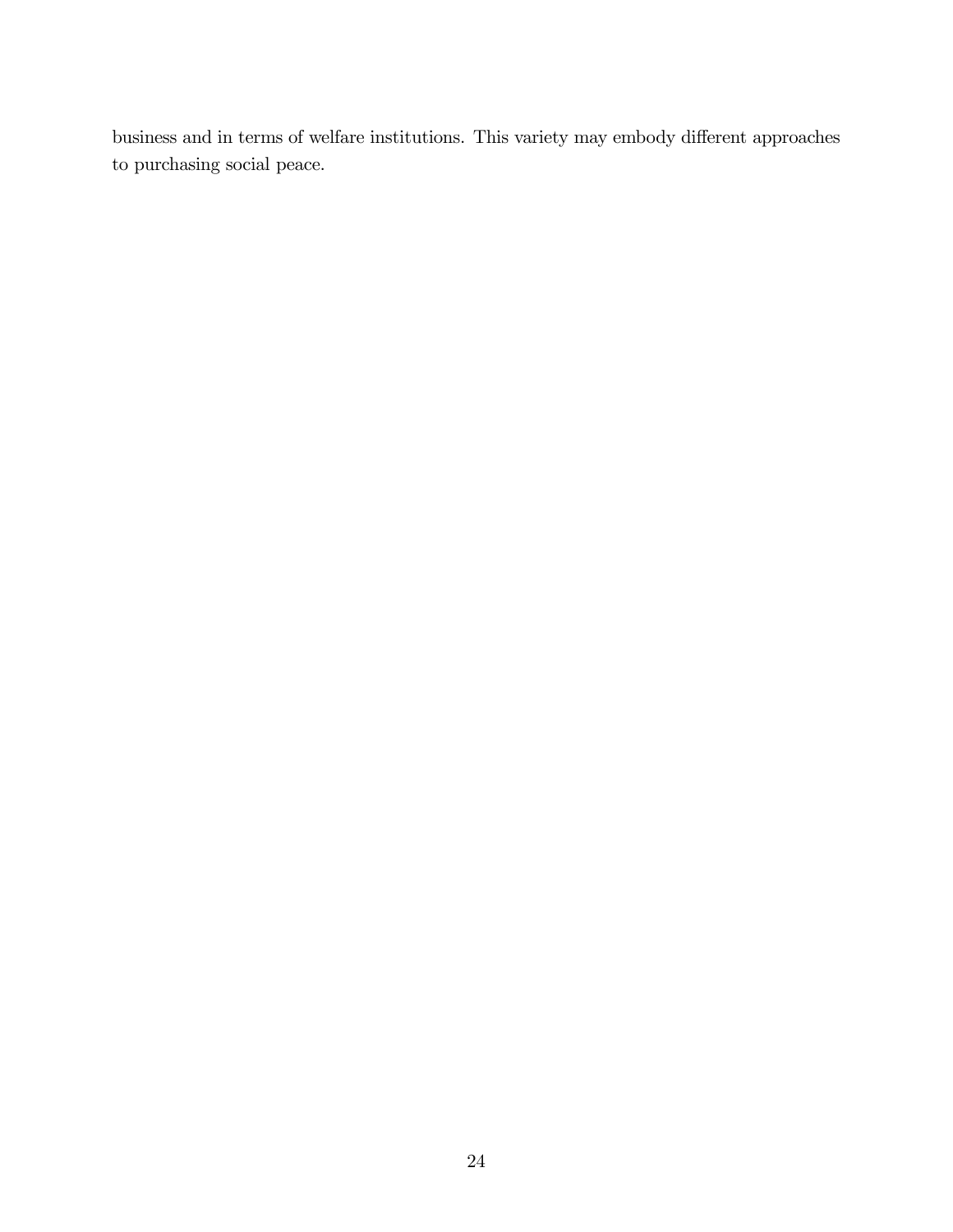# 8 Appendix

**Proof of Proposition 11.** Up to the addition of the appropriation sector, our way of solving the model is close to that in Mussa (1974). The equilibrium conditions of the model now are:

$$
L_1^d\left(\frac{w}{p_1}, \overline{K}_1\right) + L_2^d\left(w, \overline{K}_2\right) + L_A = \overline{L} \tag{8}
$$

$$
\frac{A(L_A)}{L_A} \left[ p_1 f_1 \left( L_1^d \left( \frac{w}{p_1}, \overline{K}_1 \right), \overline{K}_1 \right) + f_2 \left( L_2^d \left( w, \overline{K}_2 \right), \overline{K}_2 \right) \right] = \left[ 1 - A(L_A) \right] w \tag{9}
$$

where  $L_1^d$  and  $L_2^d$  are the demand functions of labor and  $f_1$  and  $f_2$  are the production functions in each productive sector.

Totally differentiating the equilibrium conditions with respect to  $p_1$  (with w and  $L_A$ written as implicit functions of  $p_1$ ) one gets a system of two equations and two unknowns,  $\frac{dw}{dp_1}$  and  $\frac{dL_A}{dp_1}$ . Solving for  $\frac{dL_A}{dp_1}$  (and using the fact that  $\frac{df_1}{dL_1} = \frac{w}{p_1}$  and  $\frac{df_2}{dL_2} = w$ ) we find that:

$$
\frac{dL_A}{dp_1} = \frac{A(L_A) \left[ \frac{1}{p_1^2} \frac{dL_1^d}{d\left(\frac{w}{p_1}\right)} \left(p_1 f_1 + f_2\right) - f_1 \times \left(\frac{1}{p_1} \frac{dL_1^d}{d\left(\frac{w}{p_1}\right)} + \frac{dL_2^d}{dw}\right) \right]}{\left[A' \times \left(Y_K + w\overline{L}\right) - w(1 - A)\right] \left(\frac{1}{p_1} \frac{dL_1^d}{d\left(\frac{w}{p_1}\right)} + \frac{dL_2^d}{dw}\right) - A \times \left[\frac{df_1}{dL_1} \frac{dL_1^d}{d\left(\frac{w}{p_1}\right)} + \frac{df_2}{dL_2} \frac{dL_2^d}{dw}\right] + (1 - A) L_A}\n\tag{10}
$$

where  $Y_K$  denotes the income of capital.

Given that  $\frac{dL_1^d}{dL_2^d}$  $d\left(\frac{w}{w}\right)$  $\overline{p}_1$  $\frac{dL_2^d}{dw}$  are negative, note the denominator is positive if and only if:

$$
A'(L_A)\left(Y_K + w\overline{L}\right) - w \le \frac{A(L_A)\left[\frac{df_1}{dL_1}\frac{dL_1^d}{d\left(\frac{w}{p_1}\right)} + \frac{df_2}{dL_2}\frac{dL_2^d}{dw}\right] - (1 - A(L_A))L_A}{\left(\frac{1}{p_1}\frac{dL_1^d}{d\left(\frac{w}{p_1}\right)} + \frac{dL_2^d}{dw}\right)} - wA \qquad (11)
$$

The left hand side of equation  $(11)$  is negative by the concavity of A and the equilibrium condition of the appropriation sector. The right hand side of equation (11) can be shown to be positive doing some algebra and using the fact that  $\frac{df_1}{dL_1} = \frac{w}{p_1}$  and  $\frac{df_2}{dL_2} = w$ . Hence, the denominator in (10) is positive. We now show the numerator is also positive. This requires that the term in between brackets be positive. This is shown to be true (using again the fact that  $\frac{df_1}{dL_1} = \frac{w}{p_1}$  and  $\frac{df_2}{dL_2} = w$ ) if and only if  $\frac{1}{p_1^2}$  $dL_1^d$  $\overline{d\left(\frac{w}{w}\right)}$  $p_1$  $\frac{1}{\sqrt{2}} f_2 > f_1 \frac{dL_2^d}{dw}$ , which can be written as  $q_2e_{L_1}\frac{L_1^d}{wp_1} > q_1e_{L_2}\frac{L_2^d}{w}$  (where  $e_{L_1} = \frac{dL_1^d}{d(w)}$  $\overline{d\left(\frac{w}{m}\right)}$  $p<sub>1</sub>$  $\frac{w}{\sqrt{L_1^d p_1}}$  and  $e_{L_2} = \frac{dL_2^d}{dw}$ w  $\frac{w}{L_2^d}$ ). This expression is equivalent to  $e_{L_1} \frac{wL_1^d}{q_1p_1} > e_{L_2} \frac{wL_2^d}{q_2}$ , which can in turn be written as  $e_{L_1} \theta_{L_1} > e_{L_2} \theta_{L_2}$  ( $\theta_{Li}$  represents the participation of labor in the income of industry *i*). Because of the fact that  $e_{L_i} = \frac{\sigma_i}{1-\theta_{Li}}$ , our expression becomes  $\frac{\sigma_1}{1-\theta_{L1}}\theta_{L1} > \frac{\sigma_2}{1-\theta_{L2}}\theta_{L2}$  which is the condition in the proposition.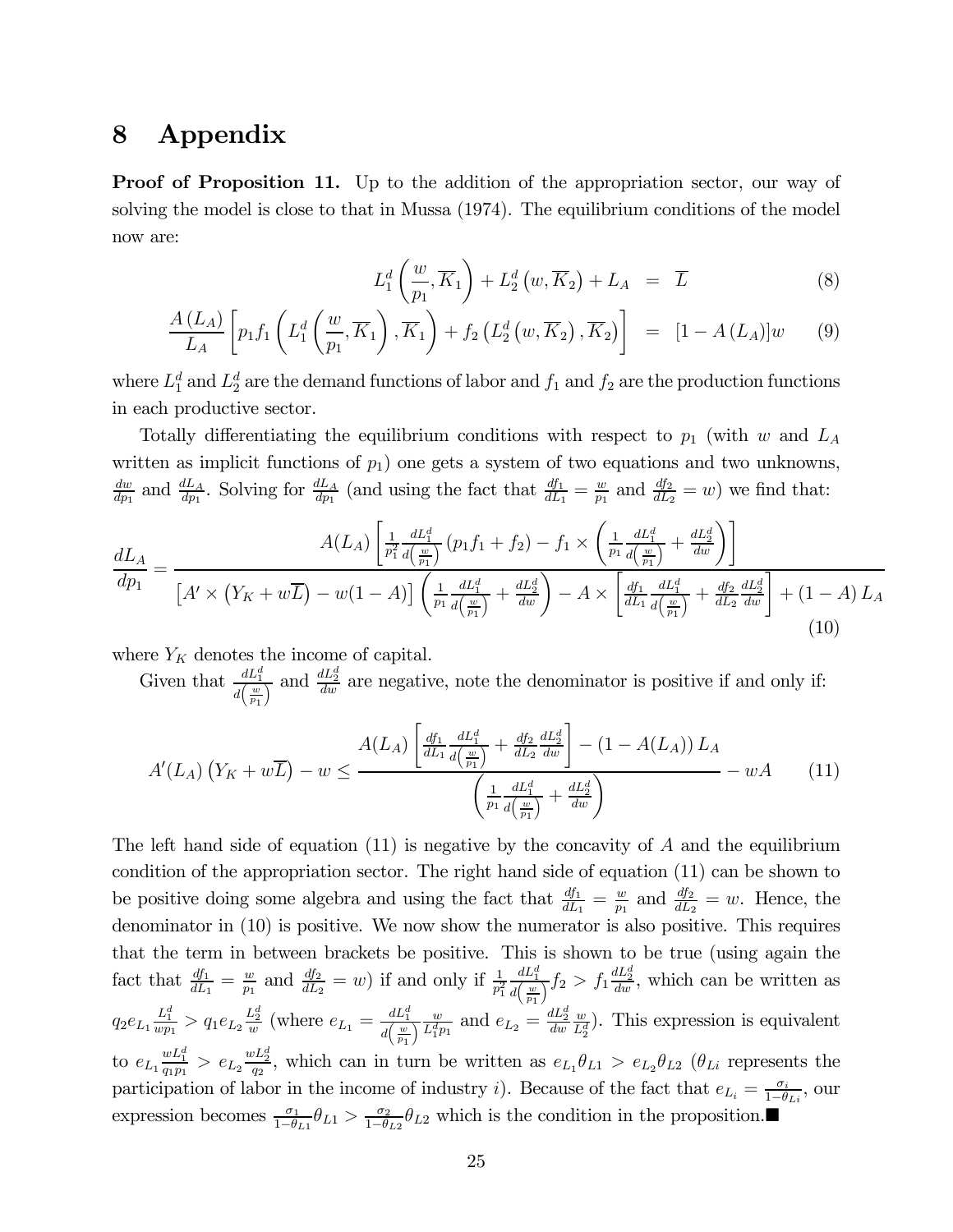**Proof of Proposition 12.** Let  $q_1 = K_1^{\alpha} L_1^{1-\alpha}$  and  $q_2 = K_2^{\beta} L_2^{1-\beta}$  be the production functions in the productive sectors. Then the equilibrium conditions in (8) and (9) become:<br>  $(1-\alpha)^{\frac{1}{\alpha}}\left(\frac{p_1}{\alpha}\right)^{\frac{1}{\alpha}}\overline{K}_1+\alpha^{\frac{1}{1-\alpha}}\left(\frac{1}{\alpha}\right)^{\frac{1}{1-\alpha}}\overline{K}_2+L_A=\overline{L}$ 

$$
(1 - \alpha)^{\frac{1}{\alpha}} \left(\frac{p_1}{w}\right)^{\frac{1}{\alpha}} \overline{K}_1 + \alpha^{\frac{1}{1 - \alpha}} \left(\frac{1}{w}\right)^{\frac{1}{1 - \alpha}} \overline{K}_2 + L_A = \overline{L}
$$
  

$$
A(L_A) \left( (1 - \alpha)^{\frac{1 - \alpha}{\alpha}} \left(\frac{p_1}{w}\right)^{\frac{1}{\alpha}} \overline{K}_1 + (1 - \beta)^{\frac{1 - \beta}{\beta}} \left(\frac{1}{w}\right)^{\frac{1}{\beta}} \overline{K}_2 \right) = (1 - A(L_A)) w L_A
$$

From the equilibrium conditions it follows that multiplying  $p_1$  for a factor  $\Delta$  will have the same effect on the equilibrium value of the endogenous variables than multiplying  $K_1$ for a factor  $\Delta^{\frac{1}{\alpha}}$ . Therefore, noting that in this case  $\sigma_1 = \sigma_2 = -1$ ,  $\theta_{L1} = \alpha$  and  $\theta_{L2} = \beta$ , the result follows from Proposition 11. $\blacksquare$ 

### The case when appropriation employs labor and capital

We now show that the results of the paper also hold when both capital and labor are used in the appropriation sector under the condition that this sector is labor intensive relative to the whole economy. Consider the economy from section 2 with the only difference that now the amount of appropriation is  $A(L_A, K_A)[p_1q_1 + q_2]$ . We assume that the appropriation sector combines labor and capital in amounts that minimize the cost of a given amount of appropriation and that, as before,  $A(L_A, K_A)$  presents decreasing returns to scale. In equilibrium, the returns from appropriation must equal the total value of the factors used in the sector:

$$
A(L_A, K_A) [r(\overline{K} - K_A) + w(\overline{L} - L_A)] = [1 - A(L_A, K_A)]wL_A + [1 - A(L_A, K_A)]rK_A.
$$
 (12)

We study next how changes in prices affect the level of activity of the appropriation sector.

**Proposition 10** An increase in the price of the capital intensive output results in an increase in the level of activity of the appropriation sector  $\left(\frac{dA}{dp_1} > 0\right)$  if and only if the appropriation sector is labor intensive relative to the economy  $\left(\frac{L_A}{K_A} > \frac{\overline{L}}{\overline{K}}\right)$ ´ .

**Proof.** The equilibrium condition for the appropriation sector can be written as  $A =$  $\frac{r}{w}K_A(A,\frac{r}{w})+L_A(A,\frac{r}{w})$ , where A is the level of appropriation and  $K_A(A,\frac{r}{w})$  and  $L_A(A,\frac{r}{w})$  are the demands of capital and labor of the appropriation sector given the level of appropriation and the ratio of factor prices.

Remember that by the Stolper-Samuelson theorem (Lemma 1)  $\frac{d\frac{\tau}{w}}{dp_1}$  is positive and we can focus on the sign of  $\frac{dA}{dx}$ . Differentiating the equilibrium condition with respect to  $\frac{r}{w}$  we obtain: $\frac{dA}{d\frac{r}{w}}$  =  $\frac{r}{w}\frac{dK_A}{d\frac{r}{w}}+\frac{dL_A}{d\frac{r}{w}}+K_A-\Bigg(\frac{\frac{r}{w}K_A+L_A}{\frac{r}{w}K+L}$  $\overline{K}$  $\frac{d^2x}{dx^2} + K_A - \left(\frac{w}{w}\frac{dK_A}{dx} + \frac{dL_A}{dx}\right)^2$ . Using the Envelope theorem  $\left(\frac{r}{w}\right)$  $\frac{dK_A}{d\frac{r}{w}} + \frac{dL_A}{d\frac{r}{w}} = 0$ and the equilibrium condition we get:  $\frac{dA}{d_w^T} = \frac{K_A - \left(\frac{\frac{r}{w}K_A + L_A}{\frac{r}{w}K + L_A}\right)}{\frac{r}{w}K_A + L_A - \left(\frac{r}{w} \frac{dK_A}{K_A}\right)}$  $\overline{K}$  $rac{v}{\frac{w}{w}K_A+L_A} - \left(\frac{r}{w}\frac{dK_A}{dA} + \frac{dL_A}{dA}\right)$ . The denominator is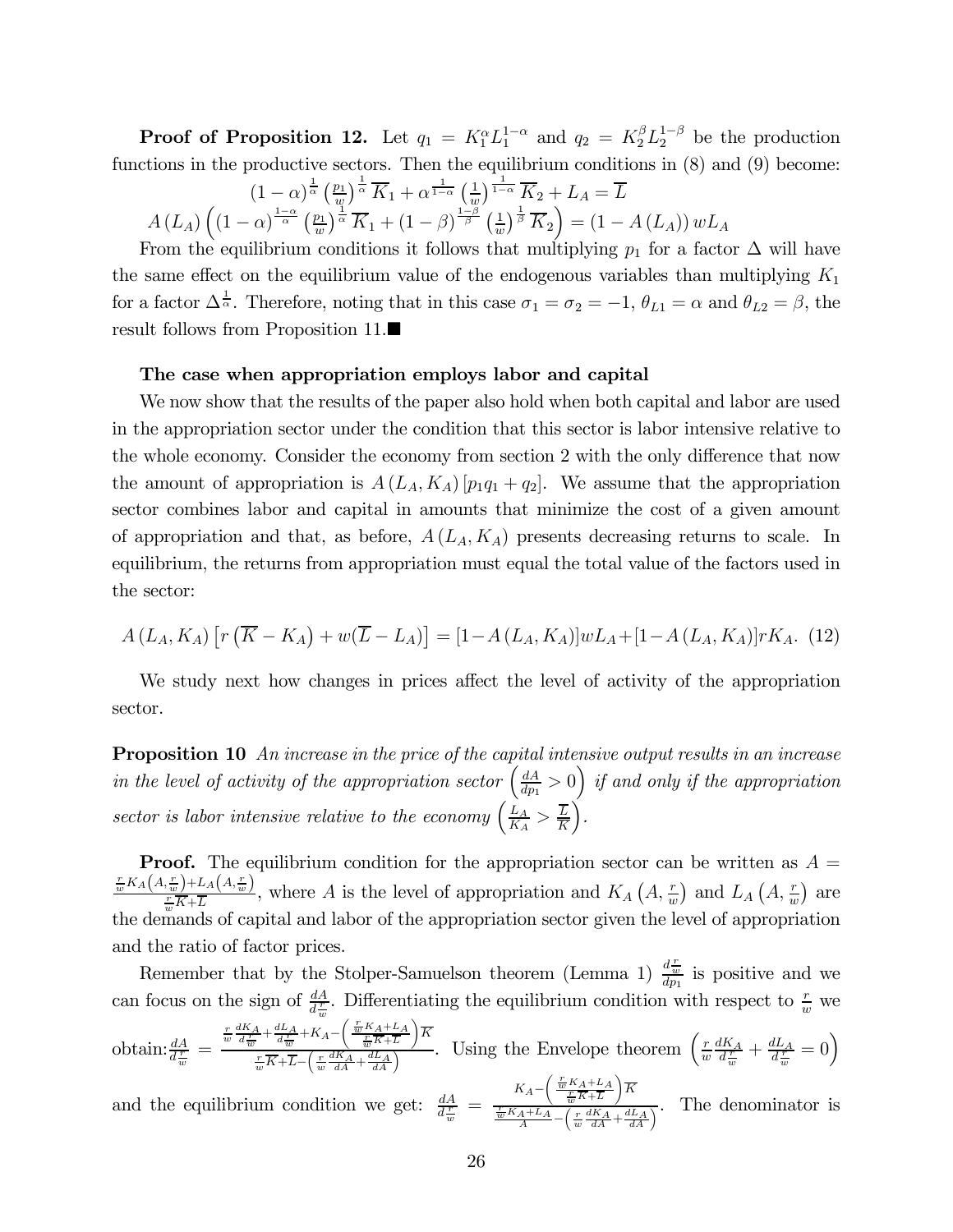negative given that, because of  $A(.)$  having decreasing returns to scale, the average cost is lower than the marginal cost. The numerator is negative if and only if  $\frac{L_A}{K_A} > \frac{\overline{L}}{K}$  and the result follows.  $\blacksquare$ 

As in Section 4, changes in technology can be studied in a way analogous to the one just used to study price changes. The extension of the results in section 5 to the case in which both capital and labor are used in appropriation follows from the previous two propositions.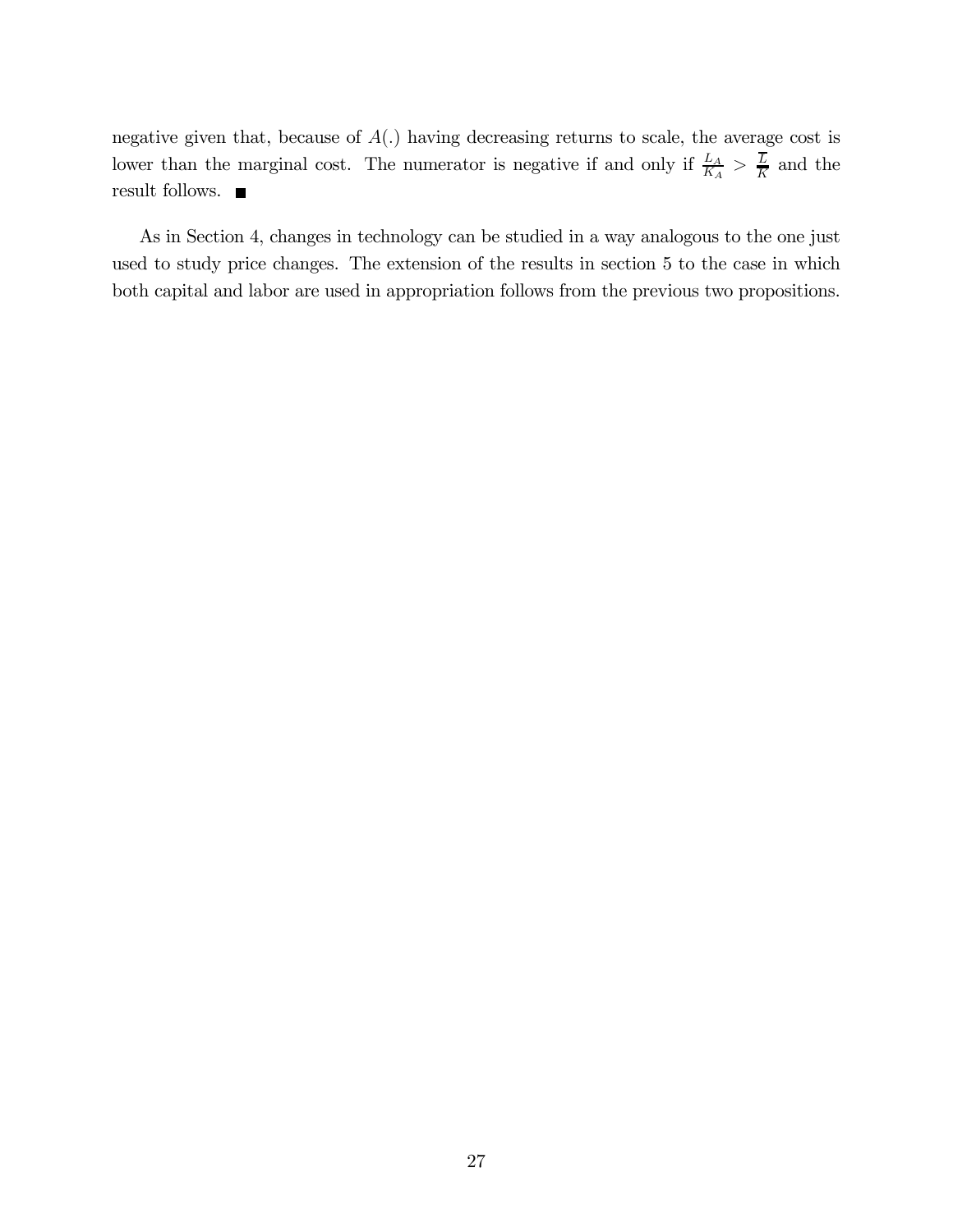### References

- Acemoglu, D., S. Johnson, and J. Robinson (2001). "The Colonial Origins of Comparative Development: An Empirical Investigation," American Economic Review 91(5), 1369- 401.
- Acemoglu, D. and J. Robinson (2001). "A Theory of Political Transitions," American Economic Review 91(4), 938-63.
- Ades, A. and R. Di Tella (1999). "Rents, Competition and Corruption," American Economic Review 89(4), 982-94.
- Alesina, A. and A. Drazen (1991). "Why Are Stabilizations Delayed?," American Economic Review 81(5), 1170-88.
- Anderson, D. (1999). "The Aggregate Burden of Crime," Journal of Law and Economics 42(2), 611-42.
- Bhagwati, J. and T.N. Srinivasan (1980). "Revenue Seeking: A Generalization of the Theory of Tariffs," Journal of Political Economy 88(6), 1069-87.
- Becker, G. (1968). "Crime and Punishment: An Economic Approach," Journal of Political Economy 76(2), 169-217.
- Becker, G. (1983). "A Theory of Competition Among Pressure Groups for Political Influence," Quarterly Journal of Economics 98(3), 371-400.
- Benhabib, J. and A. Rustichini (1996). "Social Conflict and Growth," Journal of Economic Growth 1(1), 125-42.
- Burdett, K. R. Lagos and R. Wright (2003). "Crime, Inequality, and Unemployment" American Economic Review 93(5), 1764-77.
- Coate, S. and S. Morris (1995). "On the Form of Transfers to Special Interests," Journal of Political Economy 103(6), 1210-35.
- Collier P., Elliott, V., Hegre, H., Hoeffler, A., Reynal-Querol, M., and N. Sambanis (2003). "Breaking the Conflict Trap." Oxford University Press.
- Collier P. and A. Hoeffler (1998). "On Economic Causes of Civil War," Oxford Economic Papers 50, 563-73.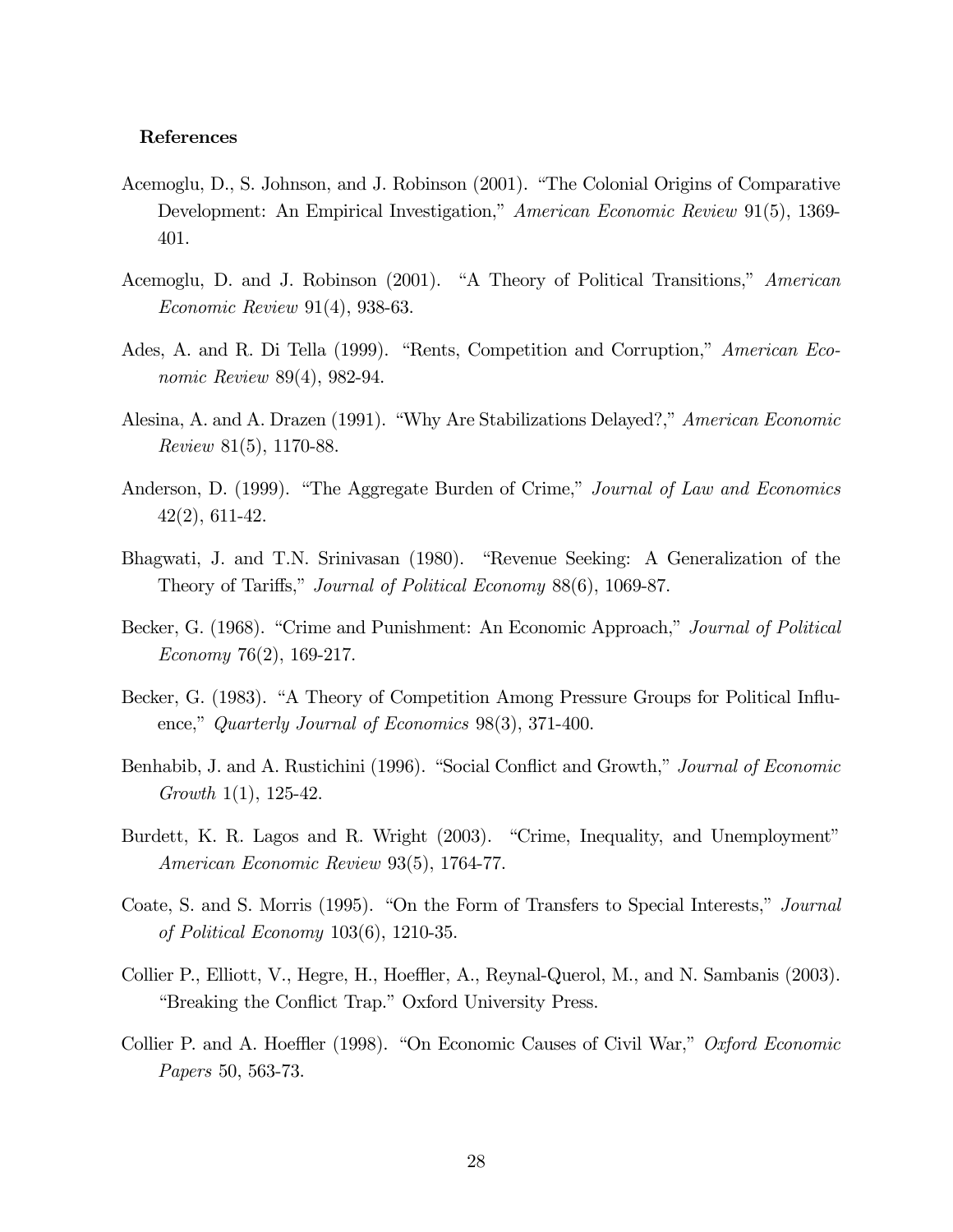- Corrales, J. (2002). Presidents without parties: the politics of economic reform in Argentina and Venezuela in the 1990s. The Pennsylvania State University Press.
- Dasgupta, P.S. and G.M. Heal (1979). *Economic Theory of Exhaustible Resources*. Cambridge: Cambridge University Press.
- De Ferranti, D., Perry, G., Ferreira, F., Walton, M., Coady, D. Cunningham, W., Gasparini, L., Jacobsen, J., Matsuda, Y., Robinson, J., Sokoloff, K, and Q. Wodon (2003). "Inequality in Latin America and the Caribbean: Breaking With History?," World Bank Latin American and Caribbean Studies.
- Di Tella, R. and R. MacCulloch (2003). "Why Doesn't Capitalism Flow to Poor Countries?," mimeo Harvard University.
- Dixit, A. and J. Londregan (1995). "Redistributive Politics and Economic Efficiency," American Political Science Review 89(4), 856-66.
- Elbadawi, I. and N. Sambanis (2002). "How Much Civil War Will We See? Explaining the Prevalence of Civil War," *Journal of Conflict Resolution* 46(3), 307-34.
- Ehrlich, I. (1973). "Participation in Illegitimate Activities: A Theoretical and Empirical Investigation," Journal of Political Economy 81(3), 521-65.
- Ehrlich, I. (1981). "On the Usefulness of Controlling Individuals: An Economic Analysis of Rehabilitation, Incapacitation, and Deterrance," American Economic Review 71(3), 307-22.
- Esteban, J. and D. Ray (1999). "Conflict and Distribution," Journal of Economic Theory 87(2), 379-415.
- Fajnzylber, P., D. Lederman and N. Loayza (2002). "Inequality and Violent Crime," Journal of Law and Economics 45(1), 1-40.
- Fearon, J. and D. Laitin (2003). "Ethnicity, Insurgency, and Civil War," American Political Science Review 97(1), 75-90.
- Fernandez, R. and D. Rodrik (1991). "Resistance Against Reform: Status Quo Bias in the Presence of Individual Specific Uncertainty," American Economic Review 81(5), 1146-55.
- Findlay, R. and S. Wellisz (1982). "Endogenous Tariffs, the Political Economy of Trade Restrictions and Welfare," in J. Bhagwati (ed.) Import Competition and Response, Chicago University Press.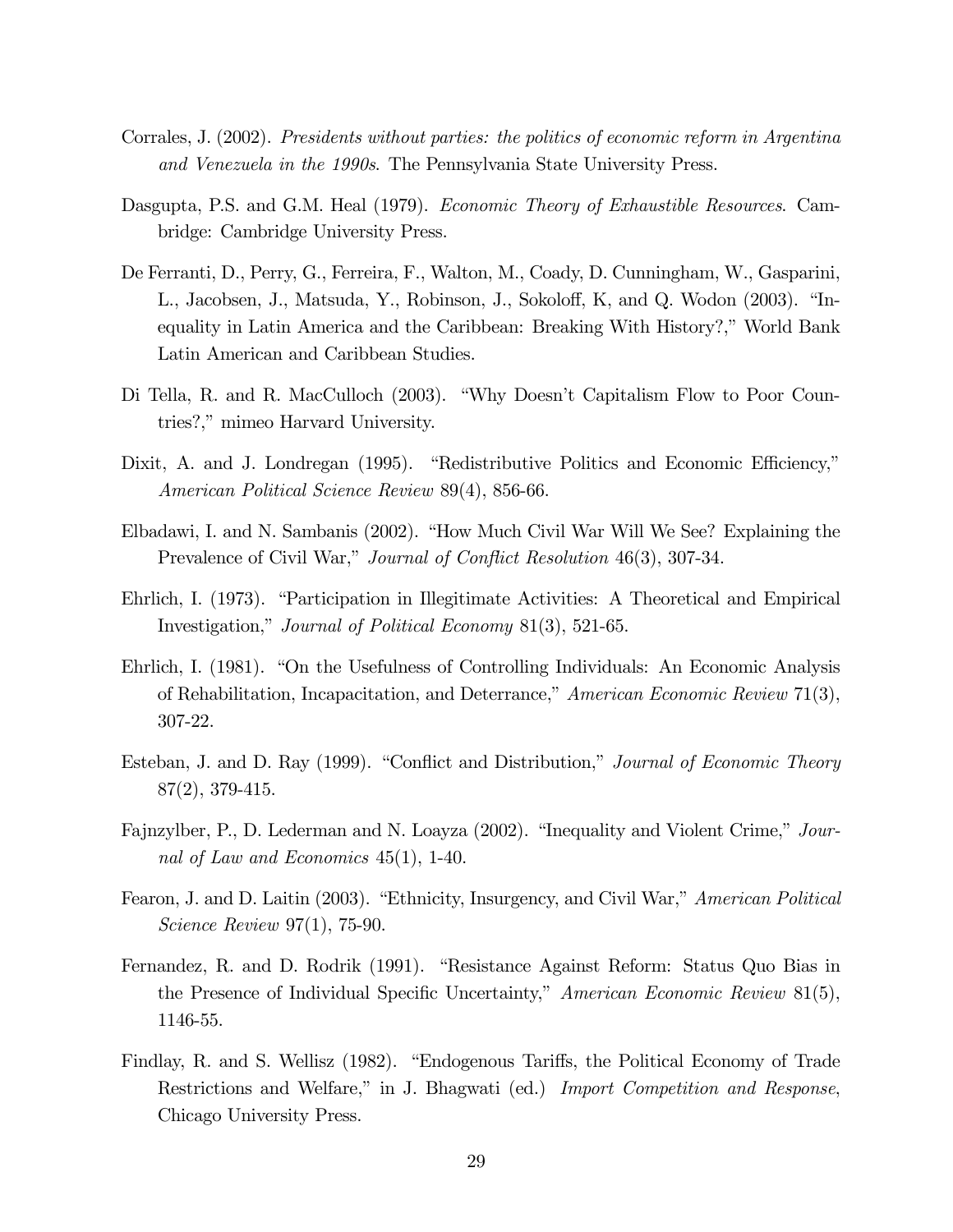- Galor, O. and O. Moav. (2003). "Das Human Kapital: A Theory of the Demise of the Class Structure." Mimeo Brown University.
- Garfinkel, M. (1990). "Arming as a Strategic Investment in a Cooperative Equilibrium," American Economic Review 80(1), 50-68.
- Garfinkel, M., Skaperdas, S. and C. Syropoulos (2004). "Globalization and Domestic Conflict," mimeo UC Irvine.
- González, F. M. (2005). "Effective Property Rights, Conflict and Growth," mimeo.
- Gould, E.D., Weinberg, B.A. and D.B. Mustard (2002). "Crime Rates and Local Labor Market Opportunities in the United States: 1979-1997," Review of Economics and Statistics 84(1), 45-61.
- Grogger, J. (1998). "Market Wages and Youth Crime," Journal of Labor Economics 16(4), 756-91.
- Grossman, H. (1991). "A General Equilibrium Model of Insurrections," American Economic Review 81(4), 912-21.
- Grossman, H. (1994). "Production, Appropriation, and Land Reform," American Economic Review 84(3), 705—12.
- Grossman, H.I. and M. Kim (1995). "Swords or Plowshares? A Theory of the Security of Claims to Property," Journal of Political Economy 103(6), 1275-88.
- Hicks, J. (1932). The Theory of Wages, London: Macmillan.
- Hirshleifer, J. (1995). "Anarchy and Its Breakdown," *Journal of Political Economy* 103(1), 26-52.
- Imrohoroglu, A., Merlo, A., and P. Rupert (2000). "On the Political Economy of Income Redistribution and Crime," International Economic Review 41(1), 1-25.
- Imrohoroglu, A., Merlo, A., and P. Rupert (2004). "What Account for the Decline in Crime," International Economic Review 45(3), 1-25.
- Jones, R.W. (1965). "The Structure of Simple General Equilibrium Models," *Journal of* Political Economy 73(6), 557-72.
- Krueger, A. (1974). "The Political Economy of the Rent Seeking Society," American Economic Review 64(3), 291-303.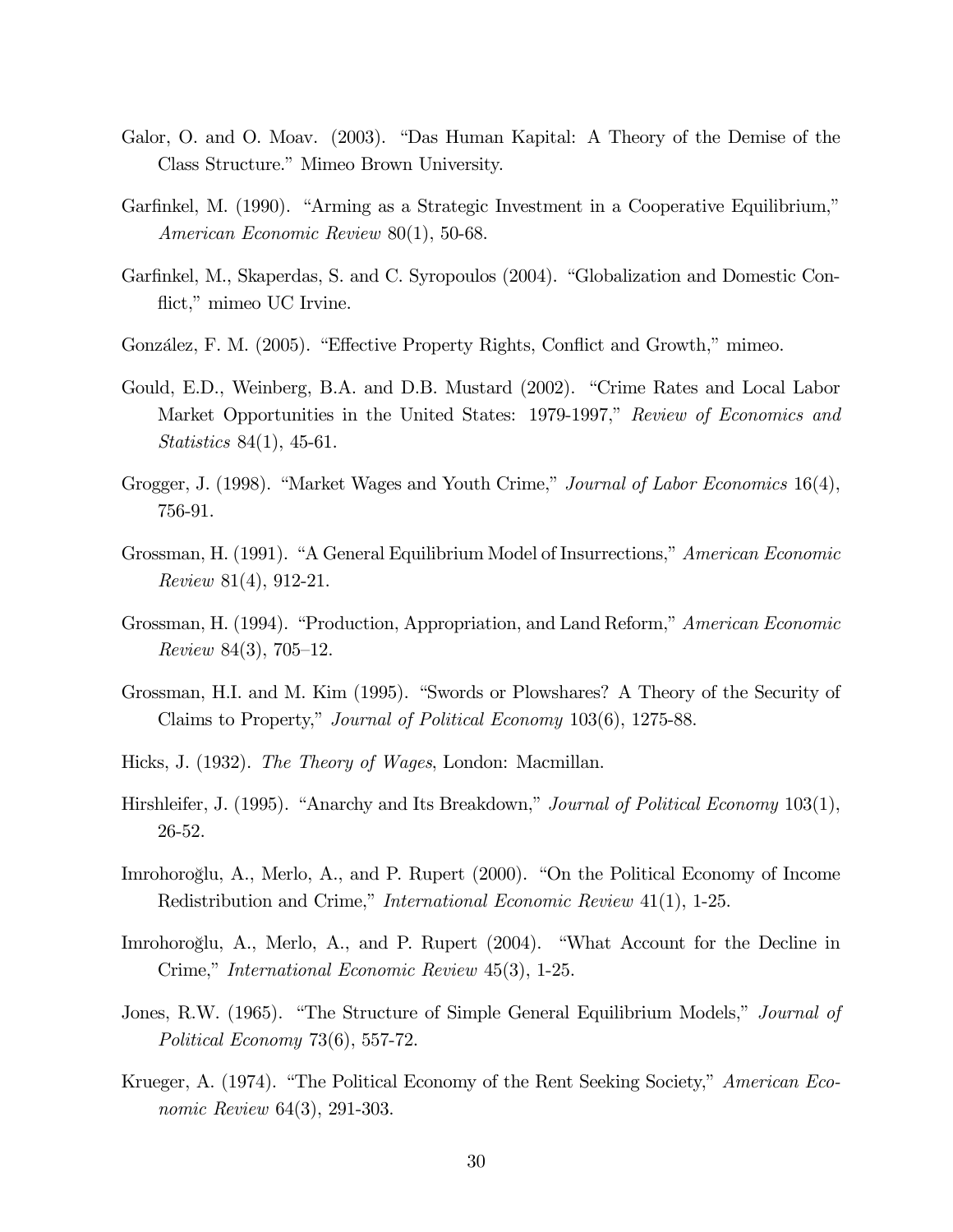- Lindert, P. (2004). Growing Public: Social Spending and Economic Growth Since the Eighteenth Century, Cambridge University Press.
- Lipsey, R. and K. Lancaster (1956). "The General Theory of the Second Best," Review of Economic Studies 24(1). p. 11-32.
- Lora, E. and M. Olivera (2004). "The Electoral Consequences of the Washington Consensus," mimeo Inter-American Development Bank.
- MacCulloch, R. (2001). "What Makes a Revolution?," working paper, STICERD.
- Magee, S., Brock, W. and L. Young (1989). *Black hole tariffs and endogenous policy theory:* a political economy in general equlibrium. Cambridge University Press.
- Meller, P. (2003). "A Developing Country View of Tariff and Trade Barriers," paper presented to OECD Forum on Trade "Moving forward on market access in the Doha development agenda".
- Miguel, E., Satyanath, S. and E. Sergenti (2004). "Economic Shocks and Civil Conflict: An Instrumental Variables Approach," Journal of Political Economy 112(4), 725-53.
- Mussa, M. (1974). "Tariffs and the Distribution of Income: The Importance of Factor Specificity, Substitutability, and the Intensity in the Short and Long Run," Journal of Political Economy 82(6), 1191-1203.
- Peltzman, S. (1976). "Toward a More General Theory of Regulation," Journal of Law and Economics 19, 211-48.
- Powell, R. (2004). "The Inefficient Use of Power: Costly Conflict With Complete Information," American Political Science Review 98(2), 231-41.
- Prebisch, R. (1959). "Commercial Policy in the Underdeveloped Countries," American Economic Review 49(2), 251-73.
- Ross, M. (2003). "The Natural Resource Curse: How Wealth Can Make You Poor," in Collier, P. and I. Bannon (eds.) Natural Resources and Violent Conflict. The World Bank.
- Rybczynski, T. (1955). "Factor Endowment and Relative Commodity Prices," Economica 22, 336-41.
- Shleifer, A. (2004). "Understanding Regulation," mimeo Harvard University.